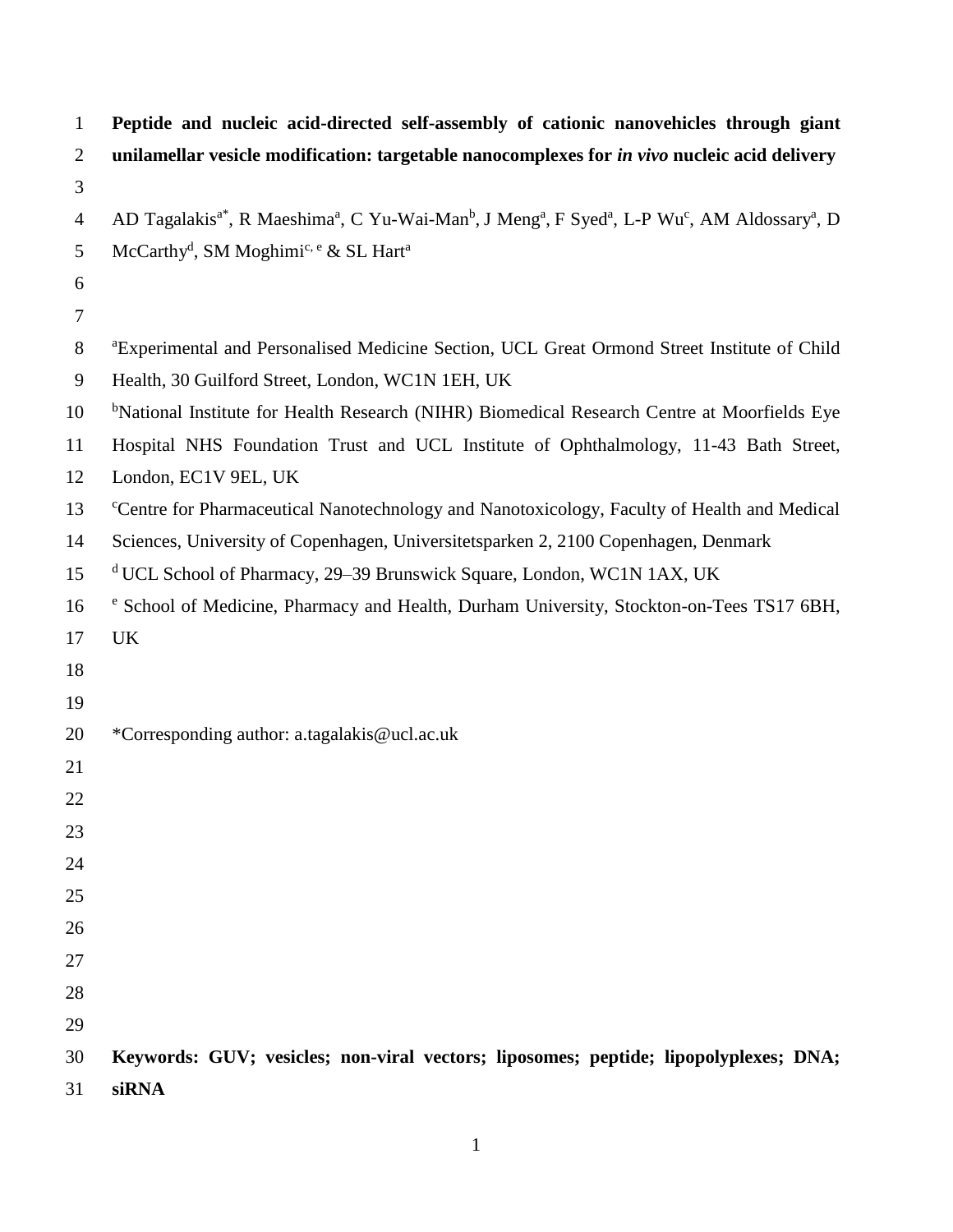## **ABSTRACT**

 One of the greatest challenges for the development of genetic therapies is the efficient targeted delivery of therapeutic nucleic acids. Towards this goal, we have introduced a new engineering initiative in self-assembly of biologically safe and stable nanovesicle complexes (~90-140 nm) derived from giant unilamellar vesicle (GUV) precursors and comprising plasmid DNA or siRNA and targeting peptide ligands. The biological performance of the engineered nanovesicle complexes were studied both *in vitro* and *in vivo* and compared with cationic liposome-based lipopolyplexes. Compared with cationic lipopolyplexes, nanovesicle complexes did not show advantages in transfection and cell uptake. However, nanovesicle complexes neither displayed significant cytotoxicity nor activated the complement system, which are advantageous for intravenous injection and tumour therapy. On intravenous administration into a neuroblastoma xenograft mouse model, nanovesicle complexes were found to distribute throughout the tumour interstitium, thus providing an alternative safer approach for future development of tumour- specific therapeutic nucleic acid interventions. On oropharyngeal instillation, nanovesicle complexes displayed better transfection efficiency than cationic lipopolyplexes. The technological advantages of nanovesicle complexes, originating from GUVs, over traditional cationic liposome-based lipopolyplexes are discussed.

- 
- 
- 
- 
- 
- 
- 
- 
- 
- 

- 
- 
- 
-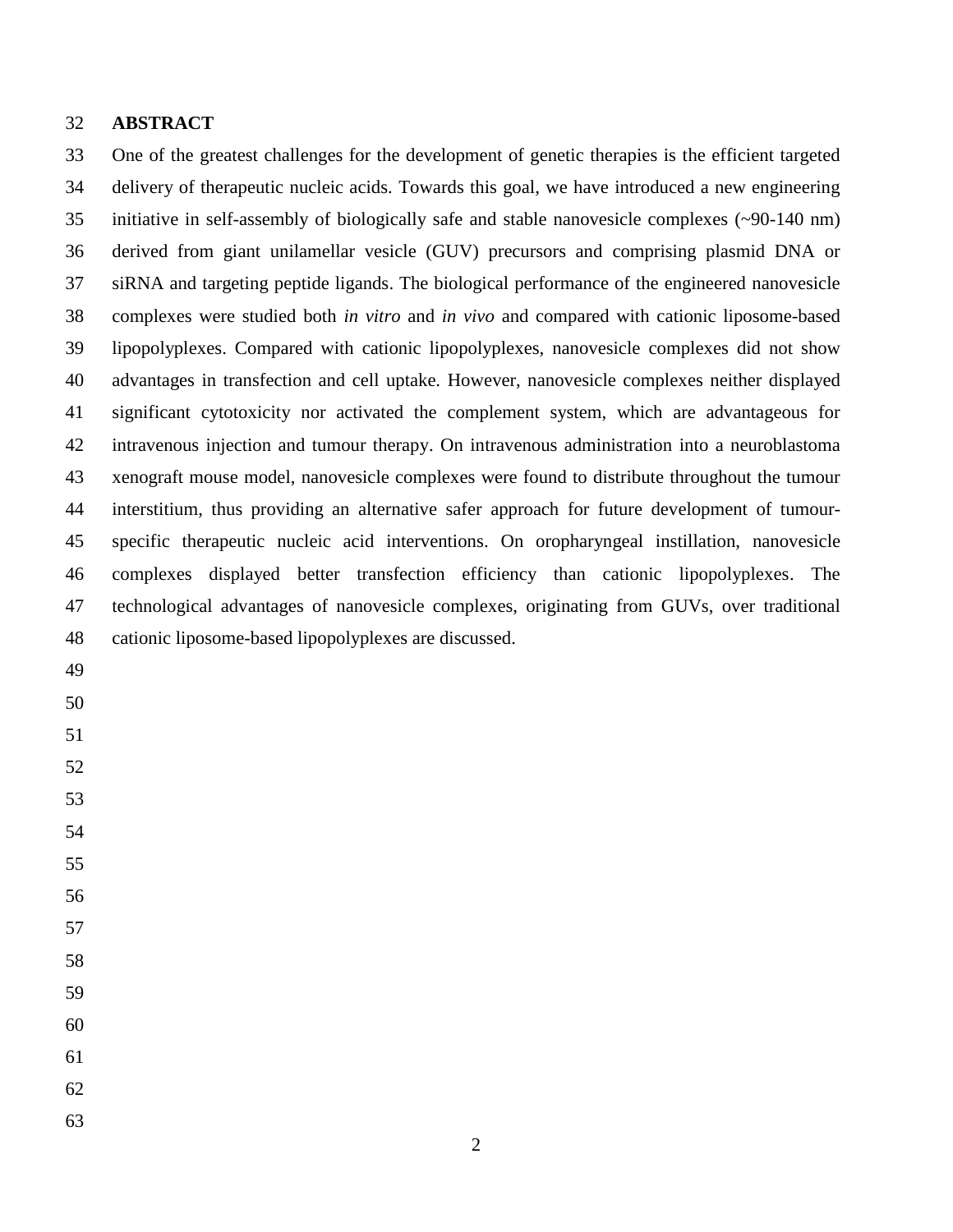#### **1. Introduction**

 Formulations of cationic lipids that self-assemble into lipoplexes upon mixing with nucleic acids have received considerable attention. These non-viral vectors have recently become more popular with the development of small interfering RNA (siRNA)-mediated silencing and chemically-modified mRNA [1-4]. Nucleic acid therapy has great potential for the treatment of a wide range of diseases [5], however, only a small number of formulations used *in vitro*, make it to clinical trials as there are a number of barriers to *in vivo* delivery and transfection [4, 6]. Previously, we described the use of liposome-peptide receptor-targeted nanoparticles (RTNs) for both *in vitro* [7-11] and *in vivo* [12-18] nucleic acid delivery to various sites and targets in the body. These lipopolyplexes are capable of inducing nucleic acid compaction and their protection against premature degradation in biological fluids.

 There is always a need to improve the performance of delivery vehicles and giant unilamellar vesicles (GUVs) have some interesting properties for the development of functional nucleic acid delivery systems with tunable properties [19, 20]. Earlier, DNA-directed self- assembly of GUVs has been shown, where DNA was introduced to vesicular surface by covalent conjugation [21-24]. These GUVs, also proved to be invaluable *in vitro* tools for the mechanistic understanding of complex and integrated biophysical and biomembrane processes [25-32]. Here, we exploit the bilayer properties of GUVs as the starting platform for self-assembly of a new generation of safe and stable lipid-peptide-nucleic acid transfectants with improved biological performance through the introduction of sugars for improved stabilization as well as targeting peptide ligands [20]. Indeed, the difference in density between the equiosmolar monosaccharidic intervesicular (external) and the disaccharidic intravesicular (internal) aqueous solutions offer vesicular stabilization and shape uniformity [33] as well as optical contrast. In addition, it is known that cationic transfectants can induce bioenergetic crisis, which dependent on cell type and mitochondrial polarization state it may initiate cell death [34]. The sugars associated with the engineered GUVs (e.g. glucose) could potentially help in re-establishing homeostasis with increased ATP synthesis, thereby overcoming cytotoxicity pertaining to cationic lipoplexes and lipopolyplexes.

 GUVs carrying nucleic acids may exhibit limited cell uptake and transfection efficacy due to their large size compared with conventional large unilamellar vesicles [35]. Accordingly, we have introduced GUVs as precursors for generating vesicles in the nanoscale range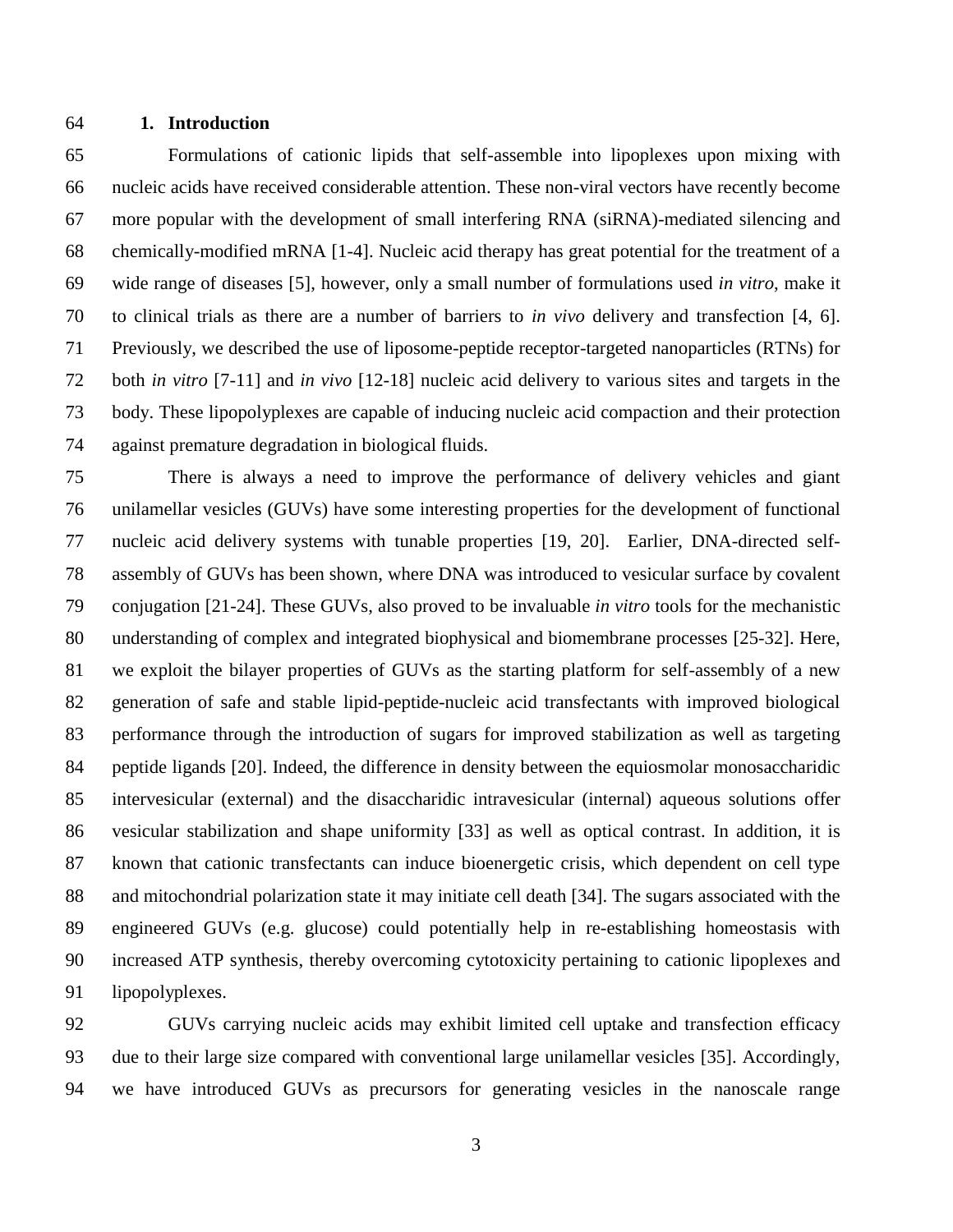(hereinafter termed "nanovesicles"). Nanovesicles were complexed with nucleic acids (DNA or siRNA) and functionalized with different targeting peptides. The latter have included: 1) ME27, which contains the Arg-Gly-Asp (RGD) motif capable of targeting integrins and particularly  $\alpha_v \beta_3$ ,  $\alpha_v \beta_5$  and  $\alpha_5 \beta_1$  classes expressed in a wide range of tumours, 2) YGLPHKF (which is derived from peptide Y, a generic targeting peptide that works well across a range of tissues, including cells of neuronal origin) [8, 9] and closely resembles part of a targeting protein expressed by the intracellular pathogen *Legionella pneumophila* [36], and 3) peptide E, which has the SERSMNF motif that displays close similarity to receptor binding proteins of two intracellular pathogens, rhinovirus and *Listeria monocytogenes* [36]. Rhinoviruses bind the intercellular adhesion molecule-1 (ICAM-1) [37]. ICAM-1 is present in the airway epithelium and is upregulated in the inflamed epithelium as in cystic fibrosis [37, 38].

 Collectively, our studies comprise biophysical characterization of targetable nanovesicle complexes as well as their improved biosafety in relevant *in vitro* and *in vivo* models compared with conventional cationic lipoplexes and lipopolyplexes.

- 
- 

## **2. Experimental section**

### *2.1. Materials*

 1,2-di-O-octadecenyl-3-trimethylammonium propane (DOTMA) and 1,2-dioleoyl-*sn*- glycero-3-phosphoethanolamine (DOPE) were purchased from Avanti Polar Lipids, Inc. (Alabaster, AL, USA). Peptide Y (K16GACYGLPHKFCG) was synthesized by ChinaPeptides Co., Ltd. (Shanghai, People's Republic of China), peptide E (K16GACSERSMNFCG) was synthesized by Zinsser Analytics (Maidenhead, UK), peptide ME27 (K16RVRRGACRGDCLG) was synthesized by Alta Bioscience (Birmingham, UK) and the linear lysine peptide K16 was purchased from ImunnoKontact (Abingdon, UK). Dy677 control siRNA (siRNA-Dy677) was purchased from GE Healthcare (Amersham, UK). Cy3-labelled control plasmid DNA (DNA- Cy3) was purchased from Cambridge Bioscience (Cambridge, UK). The plasmid pCI-Luc consists of the luciferase gene from pGL3 (Thermo Fisher Scientific, Hemel Hempstead, UK) sub-cloned into pCI (Promega Corporation, Fitchburg, WI, USA). The plasmid pEGFP-N1 (4.7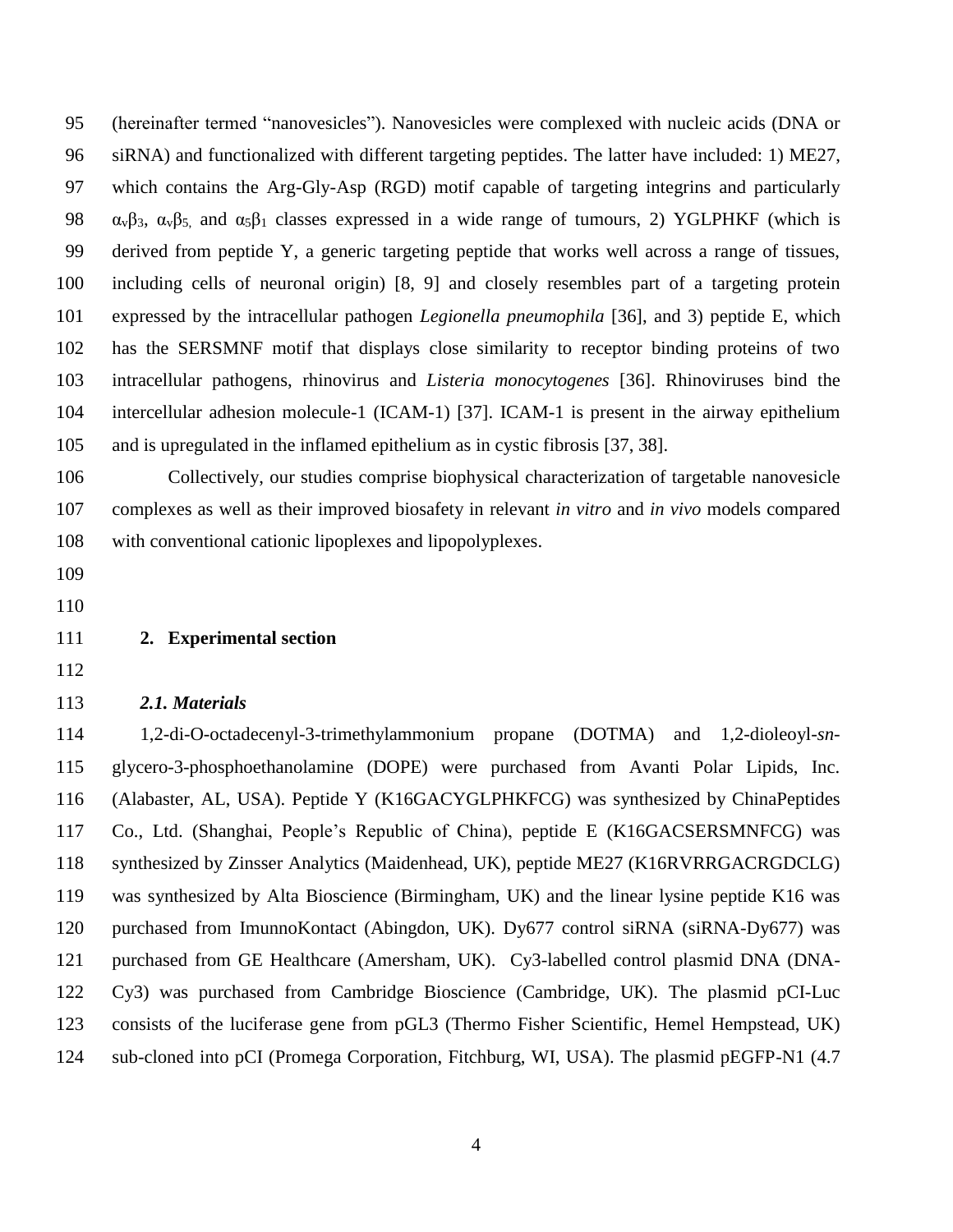kb) containing the gene *GFP* was obtained from Clontech Laboratories, Inc. (Mountain View, CA, USA).

#### *2.2. Nanovesicle formation from GUV precursors*

129 DOTMA and DOPE were dissolved in chloroform to a concentration of 10 mg/mL. Lipids were mixed at a 1:1 molar ratio. The chloroform was evaporated in a rotary evaporator (BÜCHI Labortechnik AG, Flawil, Switzerland). The lipid film was dissolved in light mineral oil (catalog number: M5310; Sigma-Aldrich, Poole, UK) to a final concentration of 1.7 mg/mL by heating up to 50ºC, sonicated for 30 min in an ultrasonic water bath (Jencons-PLS, Bedfordshire, UK) and incubated overnight at room temperature (RT). The lipid solution in mineral oil was then stored at -20ºC prior to further use. For the DOTMA/DOPE (DD) liposome preparation, the lipid film 136 was dissolved in water followed by sonication. For the nanovesicle (DOTMA/DOPE<sub>ves</sub> or DD<sub>ves</sub>) preparation, we used a modified version of the water/oil (W/O) emulsion transfer method [20, 26] described in detail by Hadorn et al. [23]. All solutions were prepared using Milli-Q water. Sucrose (99.5%) and glucose (99.0%) were purchased from Sigma-Aldrich (Poole, UK). The sucrose solution as well as the aqueous phase (glucose solution) was adjusted to 1000 mM (equiosmolar conditions) to avoid any osmotic pressure that would reduce vesicular stability. Consequently, the sucrose solution as well as the aqueous phase only differed in their densities.

143 The W/O emulsion was prepared in microtubes by adding 50  $\mu$ L of the sucrose solution to 400 μL of the lipid solution prepared above and vigorously grated against a microtube rack for 3 min with force to aid emulsification. The intermediate phase was prepared in microtubes by 146 adding 150 µL of the lipid solution to 300 µL of the aqueous phase and incubation at RT for 10 min. To generate the nanovesicles, the emulsion was then placed on top of the intermediate phase and centrifuged for 3 min at 1500*g* at RT. The oil was removed by aspiration and the pellet was resuspended in the osmotically-adjusted glucose (aqueous phase) and kept at 4ºC.

 To prevent the nanovesicles from adhering to surfaces, microscope slides and coverslips were treated with PlusOne Repel-Silane ES (GE Healthcare, Amersham, UK) in accordance with manufacturer's recommendation. Nanovesicle suspension (10 µL) was applied to a microscope slide and covered with a coverslip and then visualized (20x magnification) using an Olympus IX70 fluorescent microscope (Olympus Corporation, Tokyo, Japan).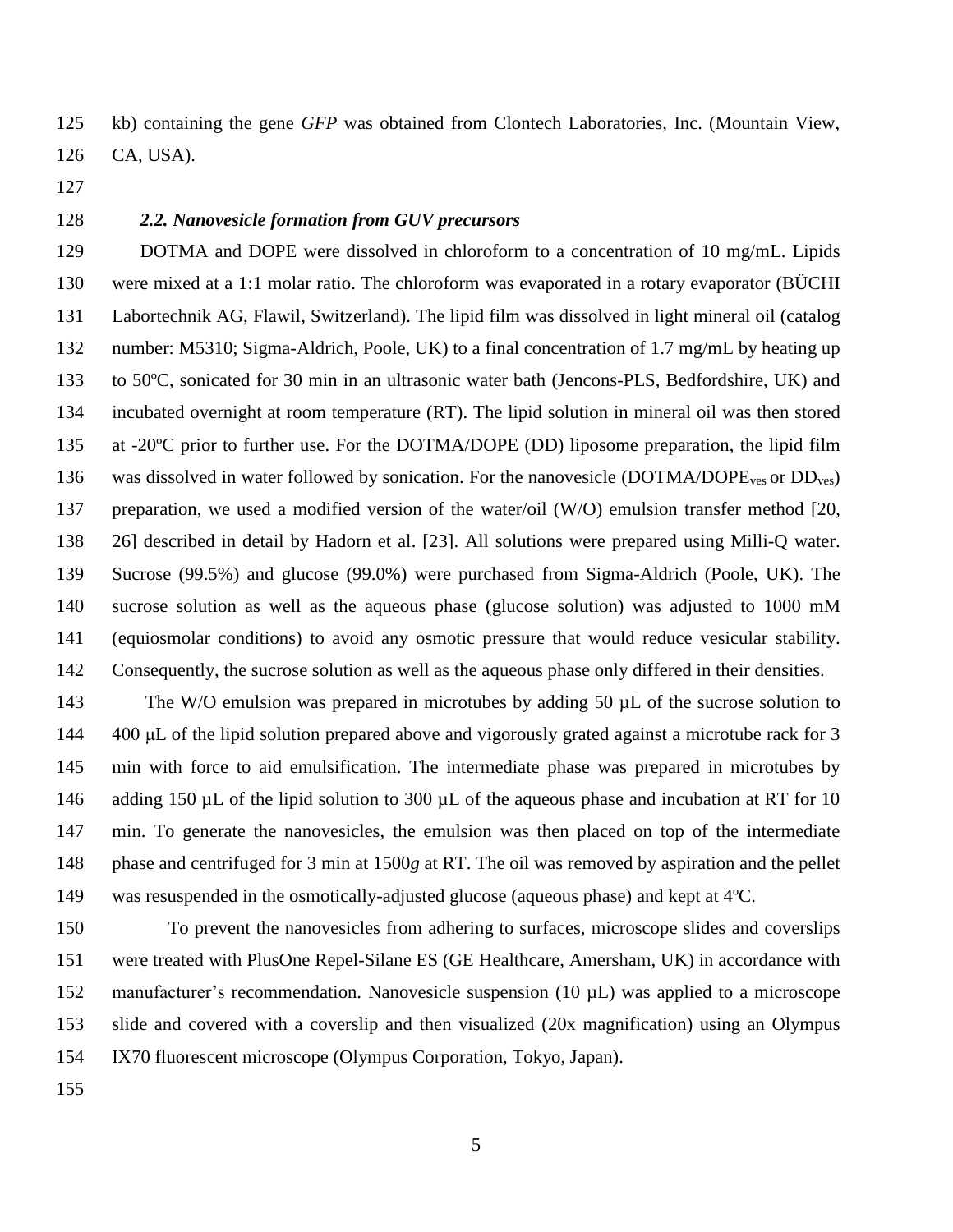#### *2.3. Nanocomplex formation*

 Cationic receptor-targeted nanocomplex (RTN) formulations (at a weight ratio of 1:4:1, liposome or nanovesicle: peptide: DNA or siRNA) were made by first adding the peptide to the liposome or nanovesicle DOTMA/DOPE (DOTMA/DOPE and DOTMA/DOPEves, respectively), followed by addition of the DNA or siRNA with rapid mixing and incubation for 30 min at RT to allow for complex formation. The composition and terminology of the nanocomplexes (lipopolyplexes or nanovesicle complexes) are summarized in Table 1.

#### *2.4. Size and zeta potential determinations*

 Nanocomplex preparations were diluted with distilled water to a final volume of 1 mL at a concentration of 5 μg/mL with respect to DNA or siRNA. They were then analyzed for size and electrophoretic mobility measurements using a Malvern Nano ZS (Malvern, UK). The following specifications were used: automatic sampling time of 10 measurements/sample, refractive index of 1.330 (water) and 1.340 (5% w/v glucose), dielectric constant 78.5 (water) and 77.37 (5% w/v glucose), viscosity 0.8872 cP (water) and 1.1450 cP (5% w/v glucose), and temperature of 25ºC. DTS version 5.03, which was provided by the manufacturer, was used for data processing.

- 
- 

#### *2.5. Heparin dissociation assay*

 DNA (0.2 µg) was mixed with PicoGreen reagent (1:150) (Invitrogen, Paisley, UK) at RT in Tris-EDTA buffer and the DNA/PicoGreen mixture was then formulated into nanocomplexes at a 1:4:1 weight ratio (liposome or nanovesicle: peptide: DNA) as described above. Heparin sulfate (Sigma-Aldrich, Poole, UK) was added to the PicoGreen-labelled nanocomplexes in a range of concentrations (0-2 U/mL). In each experiment, naked DNA stained with PicoGreen was used to normalize the PicoGreen signal detected from the nanocomplexes. Fluorescence was analyzed using a fluorescence plate reader, FLUOstar Optima (BMG Labtech, Aylesbury, UK).

*2.6. Transmission electron microscopy (TEM)*

 For the electron microscopy investigations, the nanocomplexes were prepared as described above and were placed on a glow-discharged 300-mesh copper grid coated with a Formvar/carbon support film (Agar Scientific). After a few seconds, the grid was blotted with a 186 filter paper. The sample was then negatively stained with 1% (w/v) uranyl acetate or 1% (w/v)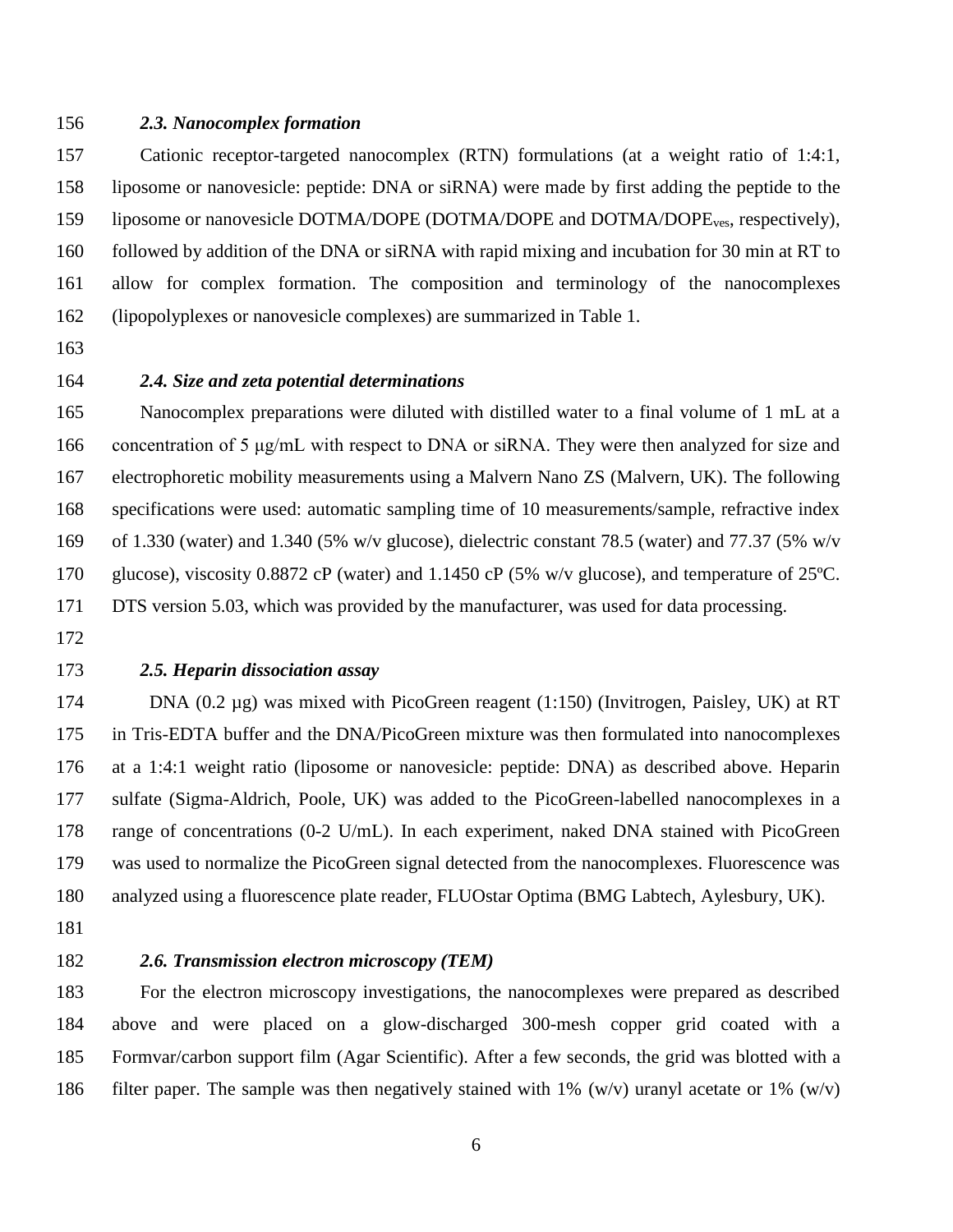phosphotungstic acid, before blotting and then air-dried. Imaging was carried out under a Philips CM120 BioTwin Transmission Electron Microscope and operated at an accelerating voltage of 120 KV.

- 
- 

# *2.7 Cell culture*

 Murine Neuro-2A and human Kelly neuroblastoma cell lines were obtained from the American Type Culture Collection (Teddington, UK). Neuro-2A cells were maintained in Dulbecco's Minimal Essential Medium (DMEM; Invitrogen, Paisley, UK) supplemented with 10% (v/v) FBS, 1% (v/v) non-essential amino acids, and 1% (v/v) sodium pyruvate. Kelly cells were cultured in RPMI1640+GlutaMAX (Invitrogen, Paisley, UK) with 10% (v/v) FBS, 25 mM HEPES and 100 U/mL Penicillin/Streptomycin. The human bronchial epithelial cells 16HBE14o- (shortened to HBE) were provided by D. Gruenert, (San Francisco, CA, USA) and were cultured in Eagle's Minimal Essential Medium with HEPES modification (Sigma, Poole, UK), 10% (v/v) FCS and 2 mM L-glutamine. All cells were maintained in a humidified 201 atmosphere of 95% air and 5%  $CO<sub>2</sub>$  at 37 $\degree$ C.

#### *2.8 DNA transfection*

204 Neuro-2A and HBE cells were seeded in 96-well plates at  $2\times10^4$  cells per well 24 h prior to transfection. Following the removal of growth medium, 200 µL of complexes in OptiMEM containing 0.25 μg of plasmid DNA were added to the cells in replicates of six. Plates were centrifuged at 400*g* for 5 min and incubated for 4 h at 37°C, then transfection medium was replaced by the complete growth medium and incubated for a further 24 h. Luciferase expression was measured in cell lysates with a luciferase assay (Promega, Southampton, UK) in a FLUOstar OPTIMA luminometer (BMG Labtech, Aylesbury, UK). The amount of protein present in each sample was determined with the Bio-Rad protein assay reagent (Bio-Rad Laboratories, Hemel Hempstead, UK) in a FLUOstar OPTIMA luminometer. Luciferase activity was expressed as relative light units per milligram of protein (RLU/mg). Each measurement was performed in 214 groups of six.

 The same protocol was used for transfections with eGFP plasmid DNA with the only difference being that the cells following transfection were incubated for 48 h at 37°C. They were firstly imaged (20× magnification) using an Olympus IX70 fluorescent microscope (Olympus,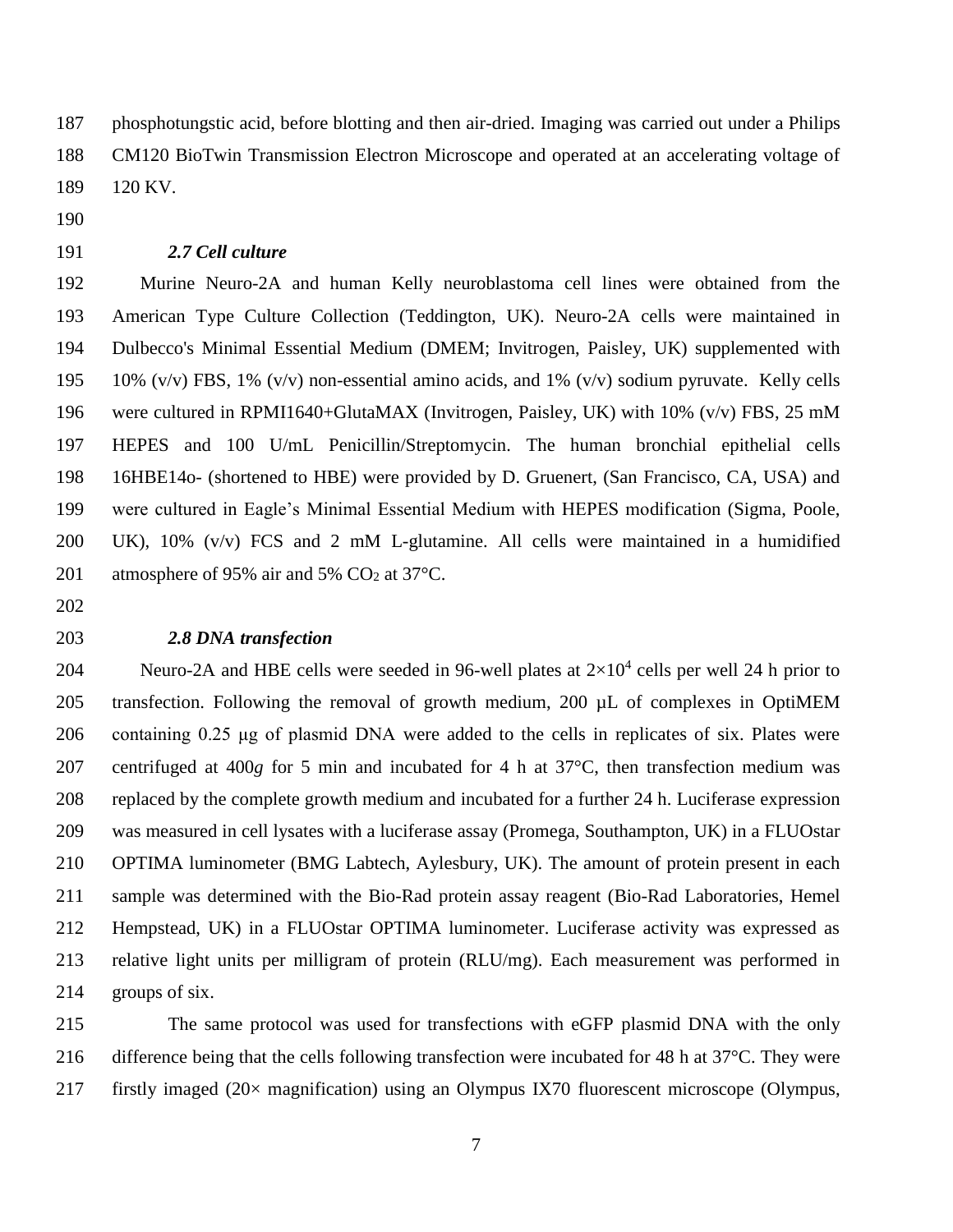Southend-on-Sea, UK) and then prepared for flow cytometry by detaching cells from the wells with 50 μL Trypsin-EDTA (Sigma-Aldrich, Poole, UK) and re-suspending them with 150 μL Dulbecco's phosphate-buffered saline (DPBS; Sigma-Aldrich, Poole, UK). Cells were acquired with a BD FACSArray flow cytometer (BD Biosciences, Oxford, UK) and analyzed with FlowJo software v. 8.8.3 (Tree Star Inc., Ashland, Oregon, USA).

- 
- 

# *2.9 Flow cytometry analysis*

 After 4 h or 24 h of transfection with different nanocomplexes, the Neuro-2A cells were washed with PBS twice and then trypsinized and re-suspended in culture medium in a 96-well plate. The uptake of the siRNA-Dy677 or DNA-Cy3 by cells in each well was analyzed using BD FACSCalibur™. Non-transfected cells were used to set the negative control gate. Acquired data were analyzed using FlowJo software v. 8.8.3 (Tree Star Inc., Ashland, Oregon, USA) to determine the percentage of the Dy677-positive or Cy3-positive cells in each treatment group.

- 
- 

## *2.10 In-cell Western analysis*

 After 4, 24 and 48 h post transfection of Neuro-2A cells with different siRNA-Dy677 nanocomplexes, the 96-well plate was washed twice with PBS and scanned by the Odyssey Clx infrared imaging system (LI-COR Biosciences, Cambridge, UK) and the intensity of the 700 nm fluorescent channel for each well was determined using image studio software 3.1.4.

## *2.11 Viable cell assay*

 Viable cell assay was assessed in 96-well plates using the CellTiter 96 Aqueous One Solution Cell Proliferation Assay (Promega, Southampton, UK). Neuro-2A cells were seeded and transfected as above. After 24 h the medium was substituted for a growth medium containing 20 μL of the CellTiter 96 Aqueous One Solution reagent. Finally, after incubation for 2 h, the absorbance at 490 nm was measured on a FLUOstar Optima spectrophotometer (BMG Labtech, Aylesbury, UK). Viable cells for each formulation treatment were expressed as a percentage of 245 the viable control cells.

## *2.12 Complement Activation assays*

Details for human serum preparation, characterization and functional assessment of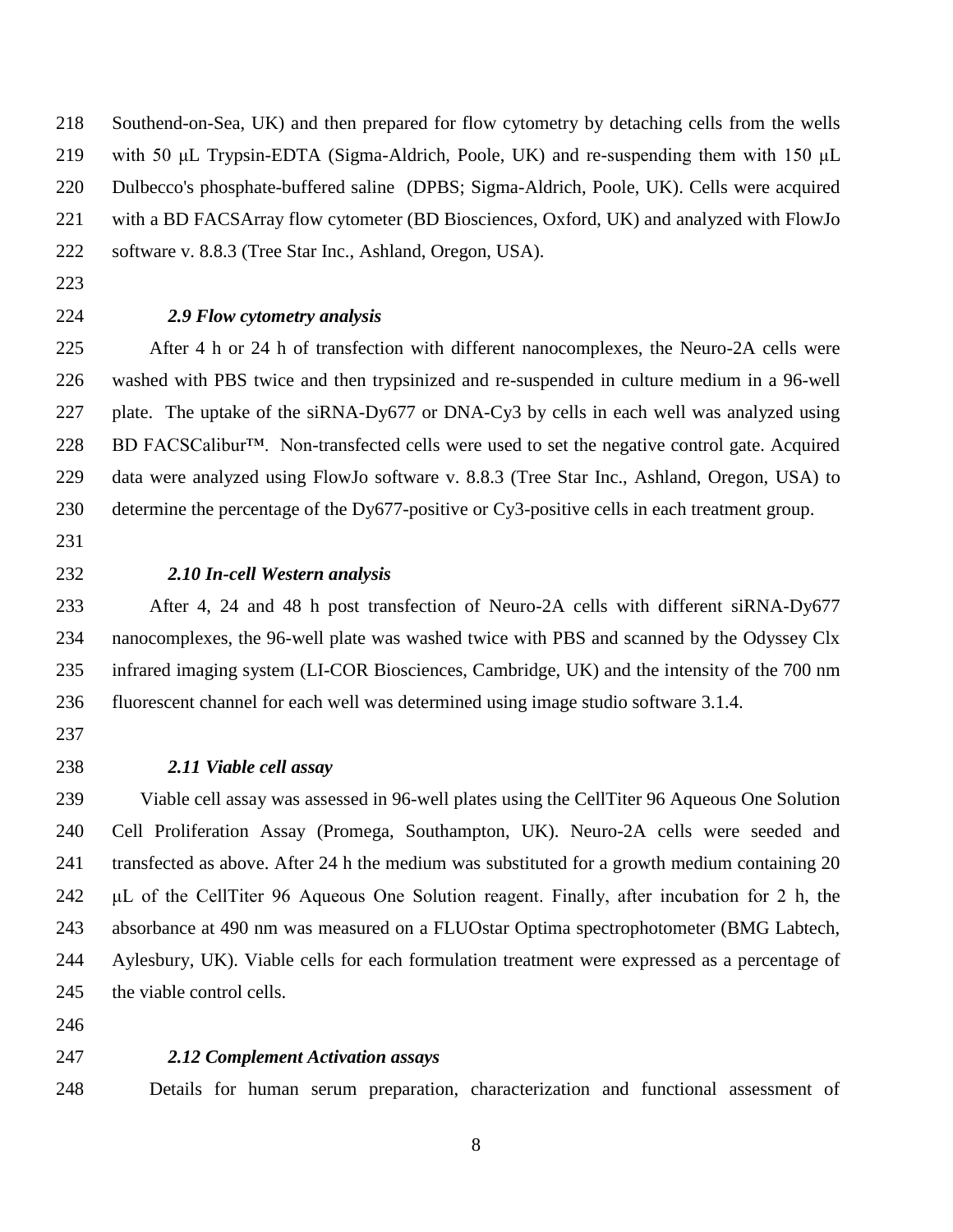complement pathways were described previously [39-41]. To measure complement activation *in vitro*, we determined nanocomplex-induced rise of serum complement activation products C5a and sC5b-9 using respective ELISA kits (Quidel, San Diego, USA) according to the manufacturer's protocol as described earlier [39-41]. Complement activation was initiated by 253 adding the appropriate quantities of nanocomplexes (in 10  $\mu$ L) to undiluted human serum (40  $\mu$ L) in Eppendorf tubes in a shaking water bath at 37 $\degree$ C for 30 min. Reactions were terminated by addition of ice-cold sample-diluent provided in the assay kit containing 25mM EDTA. Nanocomplexes were removed by centrifugation, and complement activation products were measured in ELISA kits. Control serum incubations contained buffers that were used for liposome suspension. Zymosan was prepared as described before [41] and was used as a positive control for generating C5a and sC5b-9 at a concentration of 0.2 mg/mL.

- 
- 

### *2.13 In vivo experiments*

 Female C57Bl6 mice were purchased from Charles River (Margate, UK). All procedures were approved by UCL animal care policies and were carried out under Home Office Licenses issued in accordance with the United Kingdom Animals (Scientific Procedures) Act 1986 (UK). 266 DOTMA/DOPE lipopolyplexes and DOTMA/DOPE<sub>ves</sub> nanovesicle complexes were prepared at a weight ratio of 1:4:1 (lipid: peptide: DNA) as described previously [18] at a final plasmid DNA concentration of 0.29 mg/mL. 6-week old female C57Bl6 mice were instilled oropharyngeally 269 with nanocomplexes in 55  $\mu$ L (made in 5% glucose, v/v) containing 16  $\mu$ g pCI-Luc, with untreated mice used as controls. 24 h following instillation, the mice were culled and their lungs extracted and snap frozen. Lungs were defrosted on ice, submerged in reporter gene assay lysis buffer (Roche, Basel, Switzerland), homogenized with a Precellys24 tissue homogenizer (Stretton Scientific, Stretton, Derbyshire, UK) and then centrifuged at 14,170*g* for 10 min at 4ºC. The supernatant was removed and centrifuged for a further 10 min at 4ºC and then used in luciferase assays. Results were expressed as relative luminescence units per milligram of protein (RLU/mg).

 Female NOD-SCID gamma (NSG) mice (Charles River, Margate, UK), 6 to 8 week old, 278 were injected subcutaneously in the right posterior flank with  $3 \times 10^6$  human neuroblastoma Kelly cells. After approximately 2 weeks, when tumours had reached 8–10 mm in size, 100 µL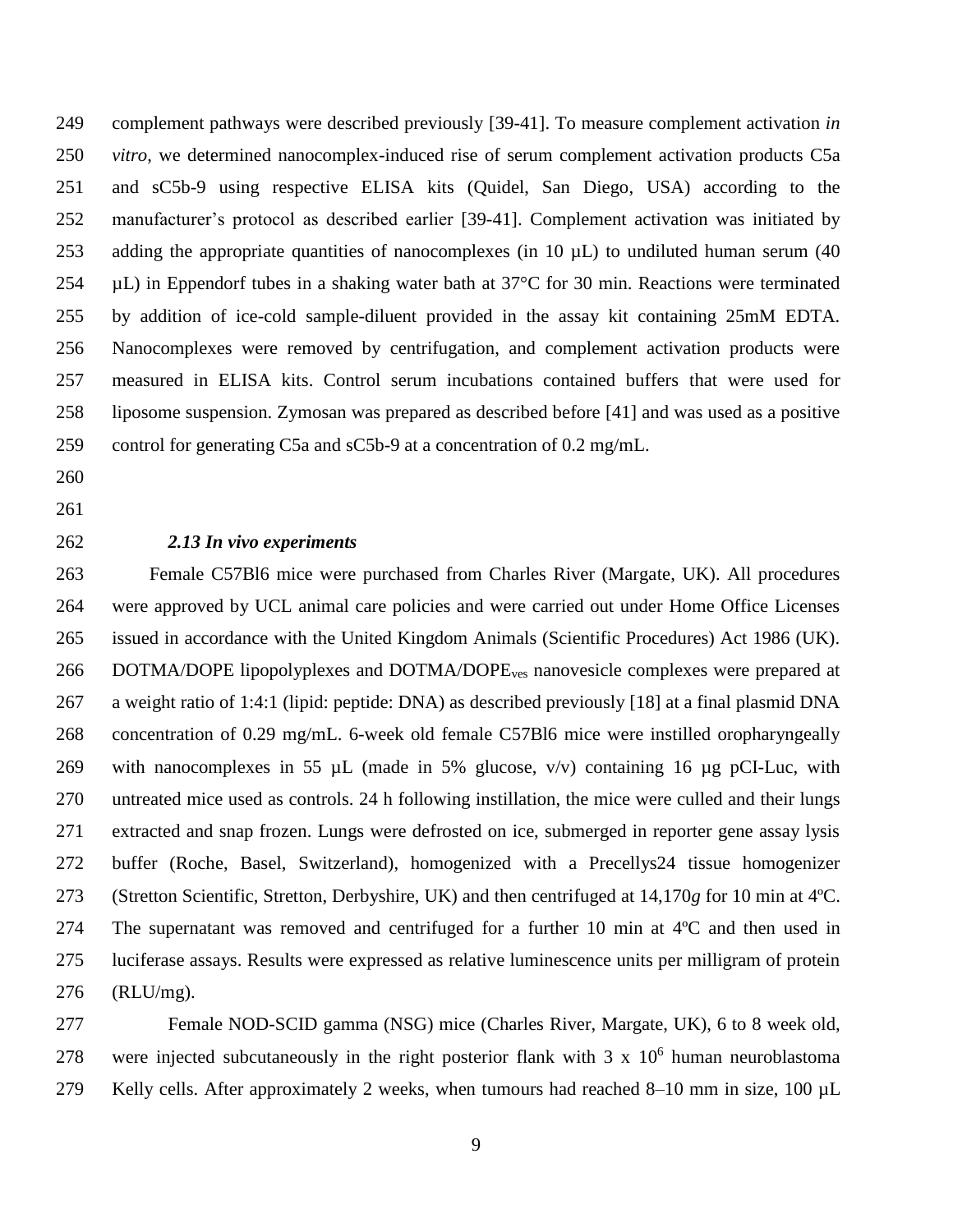280 of RTN complexes made in 5%  $(v/v)$  glucose and containing 16  $\mu$ g of siRNA-Dy677 were injected into the lateral tail vein. Experiments were performed with replicates of 3 mice. 24 hours after injection, the mice were killed and tumours and organs (lung, liver, heart, kidneys and spleen) were resected and imaged using an IVIS Lumina Series III imaging system (PerkinElmer, Seer Green, UK). The images were processed using the Living Image software 285 (PerkinElnmer, Seer Green, UK). The tumours were then placed in 4%  $(w/v)$  paraformaldehyde 286 (PFA) for 3 h followed by overnight incubation in 15% (w/v) sucrose/PBS and then a brief wash 287 in 50%  $(v/v)$  ethanol and stored briefly in 70%  $(v/v)$  ethanol till ready for dissection.

## *2.14 Preparation of frozen tissue sections*

 Freshly dissected tissue was placed onto a pre-labelled tissue base mold. Tissue block was covered with cryo-embedding media OCT (Leica microsystems, Milton Keynes, UK). Base mold containing tissue block was snap frozen in isopentane (VWR International, Lutterworth, UK), pre-chilled in liquid nitrogen and then transferred to a cryotome cryostat, which was pre cooled 294 to -20 $\degree$ C. 10 µm tissue sections were prepared using the cryotome and mounted on the Superfrost Plus glass slides (Fisher Scientific UK, Loughborough, UK). The sections were dried at RT and 296 then stored at  $-80^0$ C until utilized.

## *2.15 Staining of frozen sections*

 Tissue sections were rinsed in PBS briefly to remove any media components and fixed in 300 pre-cooled (-20 $^{\circ}$ C) acetone for 10-15 min. Next, tissue sections were rinsed three times in PBS and stained with DAPI for 15 min at RT in dark. Finally, tissue sections were washed three times in PBS and sections were mounted using ProLong® Gold antifade mountant (Thermo Fisher Scientific, Hemel Hempstead, UK[\).](https://www.thermofisher.com/us/en/home/about-us/product-stewardship/greener-alternatives.html) Micrographs were taken using Leica upright fluorescence microscope (Leica DFC310 FX) at 200x magnification.

## *2.16 Statistical analysis*

 The data presented in this study are expressed as the mean ± standard deviation (SD) and were analyzed using a two-tailed, unpaired Student's *t*-test or one-way analysis of variance and Bonferroni's post hoc analysis, where applicable.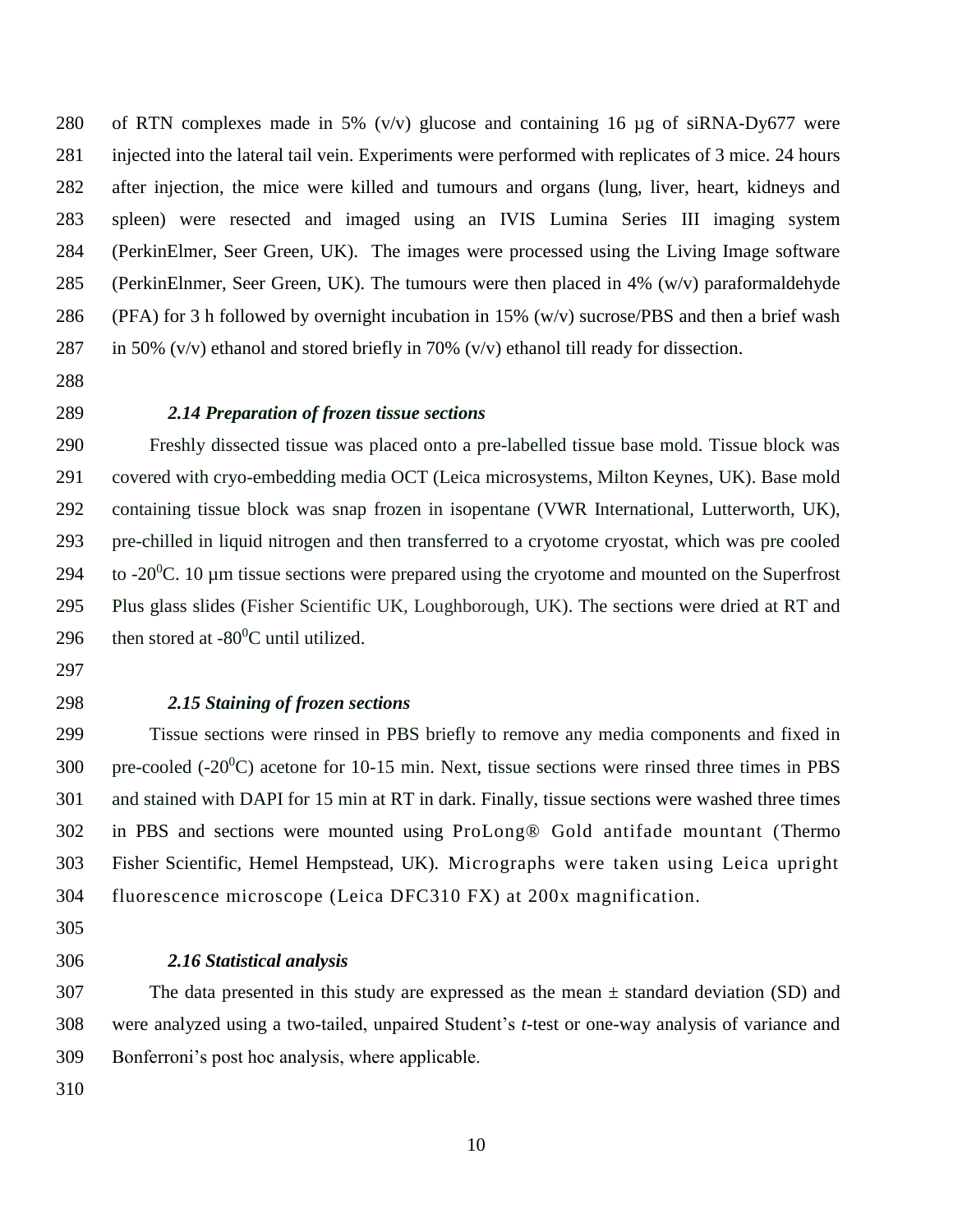## **3. Results**

 **3.1. Biophysical characterization.** The sizes and zeta potentials (Fig. 1A and Fig. S1) of nanovesicles, cationic liposomes, nanovesicle complexes and lipopolyplexes were determined 315 first. Nanovesicles were considerably larger than their liposomal counterparts (557.0  $\pm$  82.5 nm 316 vs 76.1  $\pm$  0.9 nm, respectively) consisting of two particle populations (Fig. S1) and had 317 comparable average zeta potential values (66.9  $\pm$  1.7 mV for nanovesicles vs 70.9  $\pm$  2.4 mV for liposomes, respectively). These nanovesicles were capable of forming complexes with peptide 319 and nucleic acid (DNA or siRNA) of 89.6  $\pm$  1.3 nm, when mixed with DNA, or under 140 nm, when mixed with siRNA, respectively (Fig. 1A and Fig. S1). There was no statistical difference in the size of the nanocomplexes, however,  $LYD_{ves}$  had the least cationic surface charge among 322 all nanocomplexes (zeta potential of  $26.2 \pm 0.4$  mV for LYD<sub>ves</sub> vs  $47.7 \pm 3.0$  mV for LYD).

 Negative staining transmission electron microscopy (TEM) was used to further characterize nanovesicles (Fig. 1B) and nanovesicle complexes (LYDves; Fig. 1C). Nanovesicles and nanovesicle complexes were predominantly spherical, however, some rod-shaped objects 326 were also present (in LYD<sub>ves</sub>; Fig. 1C). The majority of the spherical entities observed by TEM for each formulation were in similar size ranges determined by dynamic light scattering (DLS). DOTMA/DOPE liposomes and LYD lipopolyplexes were also visualized (Fig. S2) and they formed some discrete spherical particles with most being aggregated in clusters. These clusters may have been generated during sample preparation and dehydration processes for TEM.

 The ability of nanocomplexes to package DNA efficiently and to dissociate following heparin challenge was assessed (Fig. 1D). PicoGreen-labelled DNA was formulated into cationic LYD and LYDves. Packaging was inferred from fluorescence quenching compared with free DNA as 100%. The packaging efficiency refers to the extent of nucleic acid protection. Therefore, the higher the packaging efficiency, the better the protection of the nucleic acid cargo. Both formulations resulted in high packaging efficiency: 81% for LYD lipopolyplexes compared with 94% for LYDves nanovesicle complexes. In addition, they had a different heparin release 338 profile. LYD achieved 50% dissociation at 0.41 U/mL heparin, whereas LYD<sub>ves</sub> achieved 50% dissociation at 0.84 U/mL heparin, thus making the latter less responsive to polyanions.

#### **3.2. Cellular uptake and targeting specificity of siRNA-containing nanocomplexes**. Next, we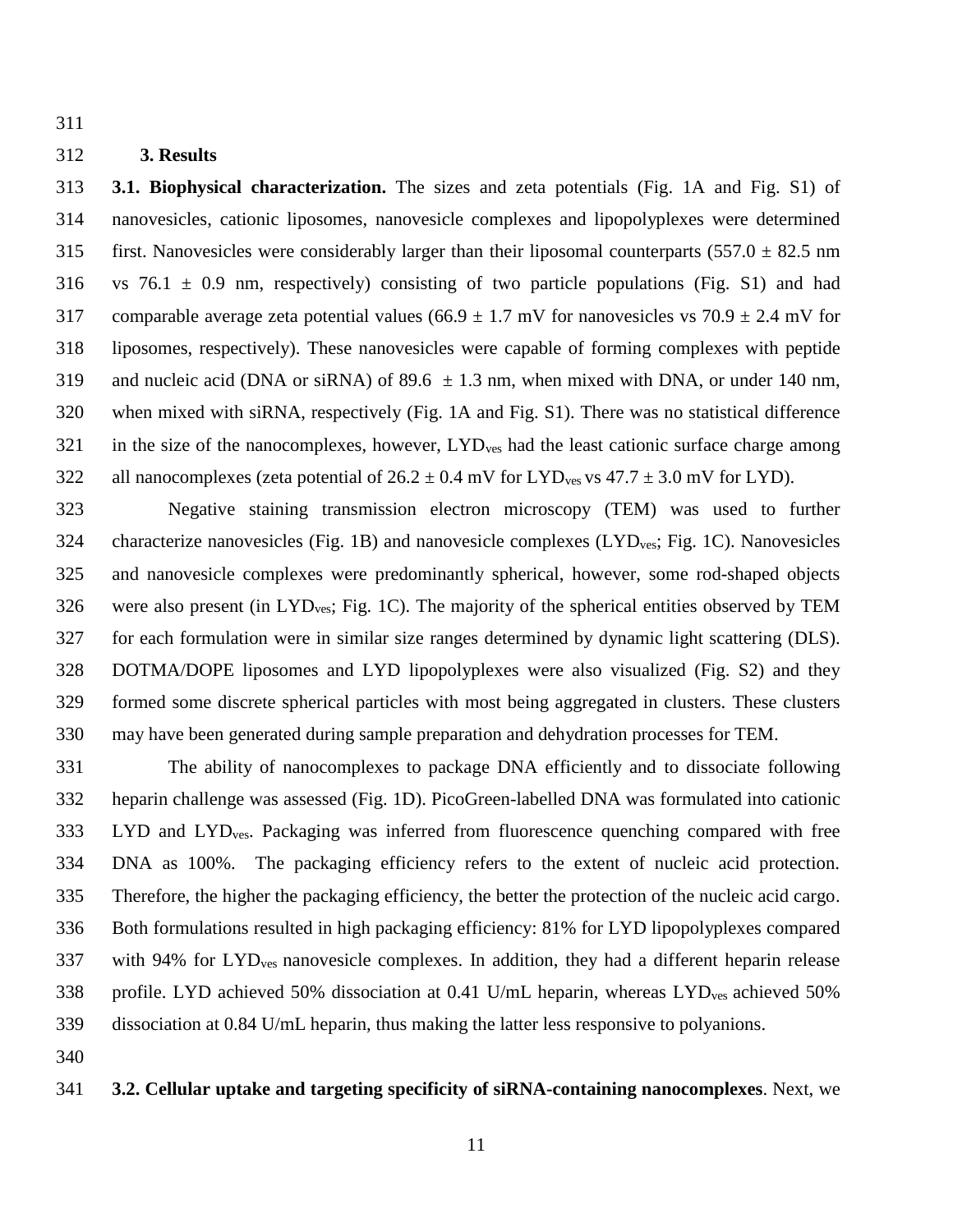determined cellular uptake of Dy677-labelled siRNA nanocomplexes following transfection of Neuro-2A cells in comparison with liposomes. The following complexes were used: nanovesicle 344 complexes made from fresh nanovesicles and incorporating targeting peptides (LYR<sub>ves-new</sub> and LMERves-new) or a non-targeting peptide (LK16Rves-new), nanovesicle complexes made with 346 nanovesicles previously stored for 1 year at  $4^{\circ}$ C and incorporating targeting peptides (LYR<sub>ves-old1</sub>) 347 and LMER<sub>ves-old1</sub>), lipopolyplexes with targeting peptides (LYR and LMER) or non-targeting peptide (LK16R), peptide/siRNA complexes (Y/ siRNA-Dy677 and ME27/ siRNA-Dy677), liposome/siRNA (LR) or nanovesicle/siRNA (LRves-new). Two complementary methods were used for analysis: in-cell Western analysis of the siRNA-Dy677 uptake (Fig. 2A-B) and measurement of the fluorescent intensity of the Dy677 (which reflects the uptake level of the siRNA; Fig. 2C). The results show a time-dependent uptake of nanocomplexes. In particular, lipopolyplexes had a higher and statistically significant uptake than their respective nanovesicle complex counterparts at 4 h (LYRves uptake was 35.4% vs 53.8% for LYR, *p*<0.001), but this was not significant at later time points. Similar observations were made with formulations incorporating the targeting peptide ME27. The nanocomplexes that were made with nanovesicles stored for one year in the fridge had approximately a 2.5-fold increased size (215-240 nm) compared with their fresh counterparts and this might explain why they showed less uptake than freshly made counterparts. Other comparisons that were significant for all time points were those of LR (liposome/siRNA) or LRves (nanovesicle/siRNA) formulations, which displayed inferior uptake to lipopolyplexes (*p*<0.001). Peptide/siRNA (PR) formulations also displayed significantly less cell uptake compared with lipopolyplexes (*p*<0.001). Particularly, the formulations with the targeted peptides resulted in a much higher uptake than those with non- targeted peptides (*p*<0.001 for all comparisons), however, this effect was more pronounced with the nanovesicle complexes. For example at 24 h, LYRves resulted in approximately 10-fold higher uptake than LK16Rves, which was considerably higher than the difference in uptake of LYR, which in turn was 2.6–fold higher than that of LK16R.

 Flow cytometry analysis (Fig. 2C), showed a similar uptake pattern to that of in-cell Western analysis at 4 h post transfection. The comparisons described above as being significant (Fig. 2A-B) were also significant in Fig. 2C. For example, the targeted formulations resulted in a much higher uptake than their non-targeted counterparts (*p*<0.001 for all comparisons), however again this effect was more pronounced with the nanovesicle complexes. FACS analysis was also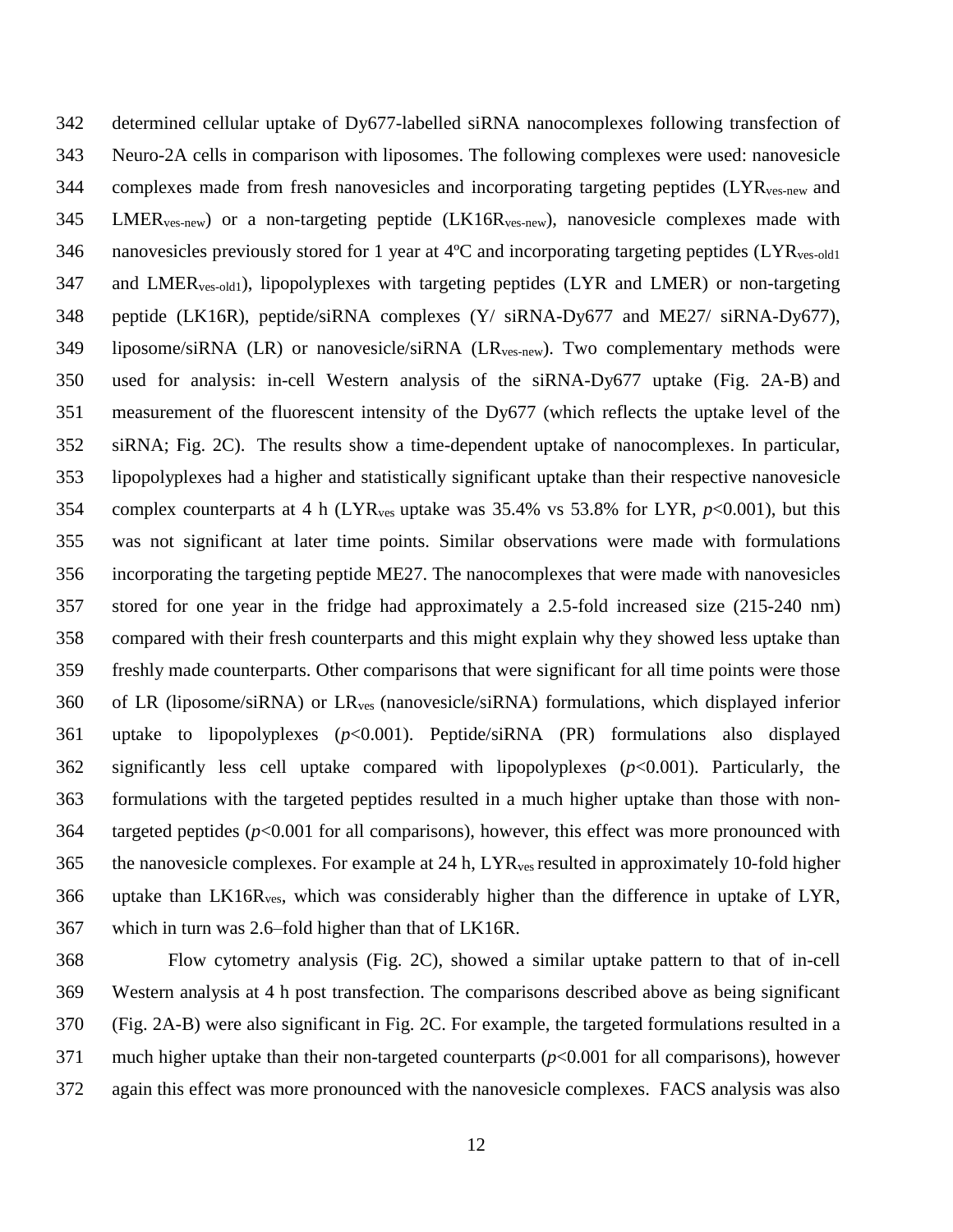performed to investigate the uptake of Cy3-labelled DNA nanocomplexes in Neuro-2A cells. The trend was the same as the one found for siRNA uptake; again there was no statistical difference between nanovesicle complexes and lipopolyplexes at 24 h and the use of targeting peptides resulted in higher uptake than non-targeting formulations (Fig. S3). However, PR and peptide/DNA (PD) complexes showed a significantly different nucleic acid uptake profile. For example at 4 h post-transfection, PD complexes (Fig. S3) achieved 22.5% uptake, which was 379 significantly more than the 4.1% seen with the PR formulations (Fig. 2C;  $p<0.05$ ).

 **3.3.** *In vitro* **transfection efficiencies.** Nanocomplexes were formulated and used for transfection of Neuro-2A and HBE cells (Fig. 3). LMED formulations were significantly better in transfection than the LMEDves (*p*<0.05) in Neuro-2A cells (Fig. 3A), however, this difference 384 was not statistically significant for LYD and LYD<sub>ves</sub> nanocomplexes in HBE cells (Fig. 3B). Importantly, the receptor-targeted formulations showed considerable differences in transfection efficiency compared with the non-targeted formulations. Targeted lipopolyplexes LMED (Neuro-2A cells) and LYD (HBE cells) resulted in a 3.6-fold and a 4.3-fold enhancement of 388 transfection compared with non-targeting LK16D ( $p$ <0.001 for both Neuro-2A and HBE cells), 389 whereas the vesicular targeted formulations  $\text{LMED}_{ves}$  (Neuro-2A cells) and  $\text{LYD}_{ves}$  (HBE cells) resulted in a 10.5-fold and 8.9-fold (*p*<0.001 for both Neuro-2A and HBE cells) increase in transfection efficiency compared with non-targeting LK16D<sub>ves</sub>, respectively.

 The transfection efficiency was further evaluated with the plasmid expressing enhanced green fluorescent protein (GFP) in Neuro-2A cells 48 h after transfection. Fluorescent microscopy images of LMEDves (Fig. 3C) and LMED (Fig. 3D) nanocomplexes provided evidence of the high transfection efficiency of both formulations. Flow cytometry analysis of 396 GFP transfections was then performed (Fig. 4) and showed that  $28.6 \pm 1.9\%$  and  $33.5 \pm 2.2\%$  of 397 cells expressed GFP following transfection with  $LMED_{ves}$  and  $LMED$ , respectively ( $p<0.05$ ).

 **3.4. Complement activation assay and cell viability.** We challenged undiluted human 400 serum with LYD and LYD<sub>ves</sub> formulations and measured the two pathway-independent soluble end-point complement activation products C5a and sC5b-9, respectively [39, 42]. The complement system is a key effector of both innate and cognate immunity recognizing danger signals through pattern recognition [43]. C5a is an anaphylatoxin and chemoattractic agent,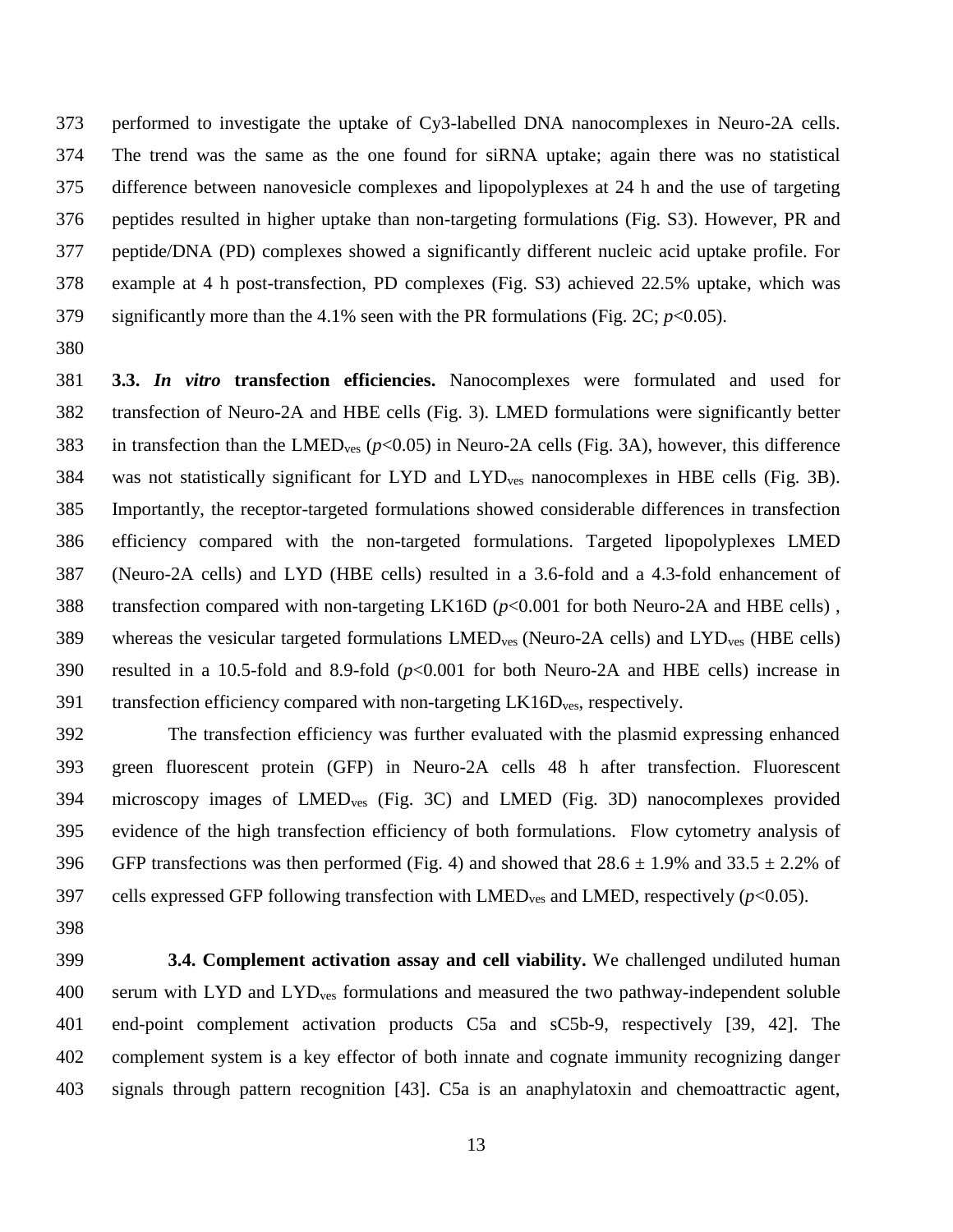whereas soluble sC5b-9 is a measure of whole complement activation. The results in Fig. 5A show that neither formulations elevated sC5b-9 levels above the background compared on the basis of equivalent surface area. On the other hand, both formulations caused very small increases of serum C5a levels (Fig. 5B). For comparison zymosan treatment induced massive 408 rises of C5a and sC5b-9 levels above background  $(201.3 \pm 10.1 \text{ ng/mL C5a}$  and  $31.7 \pm 1.6$  g/mL sC5b-9, respectively). On the basis of our findings, our formulations were poor activators of the complement system and could be used for intravenous applications. Indeed, the extent of complement activation by these preparations was considerably lower than PEGylated regulatory 412 approved liposomes (Doxil®) on equivalent surface area (46 cm<sup>2</sup>) basis (8560 ± 108.1 ng/mL sC5b-9) [44].

 The cell viability assessment showed no particular differences between nanocomplexes, which included lipopolyplexes and nanovesicle complexes (Fig. 5C). However, the cationic liposomes DOTMA/DOPE (from either a fresh or an older batch) were significantly more cytotoxic (65% viable cells) compared with untreated controls (*p*<0.001 for both batches). On 418 the contrary, all the batches of the nanovesicles DOTMA/DOPE<sub>ves</sub> did not induce any apparent cytotoxicity.

 **3.5.** *In vivo* **lung delivery and tumour distribution.** We further determined whether the *in vitro*  422 results translate to *in vivo* performance. Firstly, LED (size:  $95.3 \pm 1.4$  nm;  $\zeta$  potential  $54.5 \pm 1.3$ 423 mV) and LED<sub>ves</sub> (size:  $96.3 \pm 0.5$  nm;  $\zeta$  potential  $43.5 \pm 0.6$  mV) nanocomplexes were delivered to the airways of murine lungs (Fig. 6). 24 h after administration, luciferase assay was performed 425 on lung extracts. The mean luciferase expression from LED<sub>ves</sub> was higher than that of LED (6160) 426 RLU/mg protein for LED<sub>ves</sub> vs 4596 RLU/mg protein for LED), but this was not statistically significant.

428 Finally, we investigated whether LMER<sub>ves</sub> nanocomplexes can be delivered to tumours following systemic administration in xenograft mouse models of neuroblastoma. 24 h after intravenous administration, the organs and the tumours were removed and imaged using the IVIS 431 III system for siRNA-Dy677 distribution. The LMER<sub>ves</sub> nanocomplexes showed high retention in tumours (17.5% of the initial injected dose; the radiant efficiency of the initial dose was 433 measured at 1.9 x 10<sup>10</sup> photons s<sup>-1</sup> cm<sup>-2</sup> steradian<sup>-1</sup> per  $\mu$ W cm<sup>-2</sup>), while leaving other normal tissues with extremely low (heart, liver, kidneys and spleen) or moderate uptake (lung; 5.2% of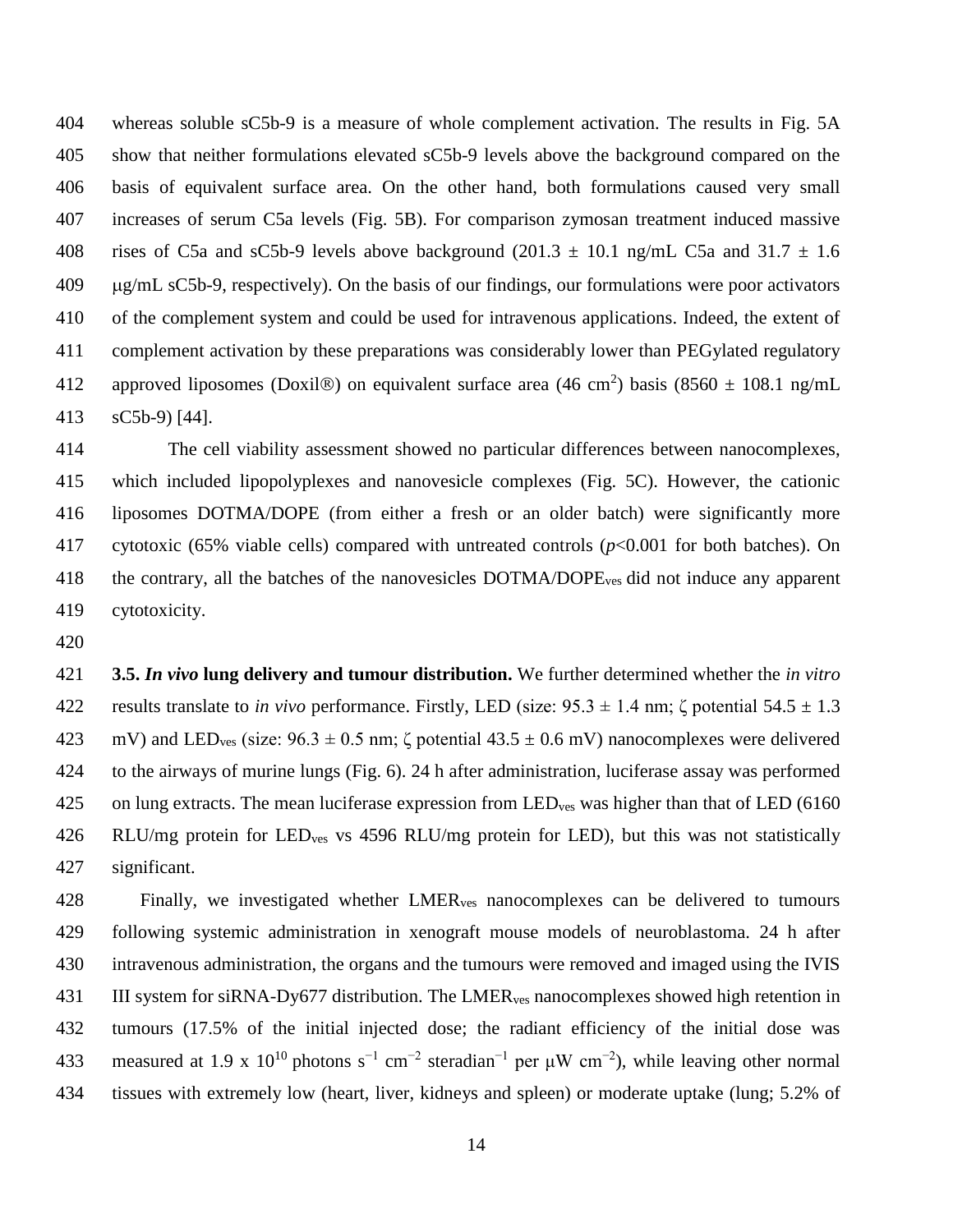the initial injected dose) (Fig. 7A-B). The fluorescent radiant efficiency was 3.39-fold higher in tumours than in the lungs (Fig. S4, *p*<0.01). Immunostaining of the tumours (Fig. 7C-H) revealed that the siRNA-Dy677 was strongly present throughout the tumour mass and the staining was very intense in mice injected with targeted LMERves, whereas the intracellular fluorescence signals were not detected in the tumour tissues collected from control untreated mice.

- 
- 

#### **4. Discussion**

 In this study, we replaced the liposomal component of lipopolyplexes, which was derived through sonication of multi-lamellar vesicles [8, 15-18, 45], with GUVs as initial templates for vector assembly (nanovesicles and nanovesicle complexes). Following further processing, these preparations were characterized and compared with sonicated liposomes. These modifications resulted in formation of large unilamellar vesicles, with the majority being less than 1 µm. The engineered vesicles comprise of a bilayer that isolates the aqueous lumen of the intermediate vesicles loaded with sucrose from the external hosting glucose solution [19, 46, 47]. When complexed with peptide ligands and nucleic acids, we were able to produce nanovesicle complexes that were less than 140 nm. The electrostatic forces involved between nanovesicles, peptides and nucleic acids most likely play a role in compaction processes and, hence, the observed reduction in size of the nanovesicle complexes compared with native nanovesicles. Indeed, the size of the nanocomplexes should preferentially be less than 200 nm to allow for efficient internalization through different endocytic processes as well as for tumour targeting [48].

 While extracellular stability is an essential requirement for formulation of an efficient nucleic acid delivery system, effective transfection is also influenced by the extent of cargo release intracellularly. For instance, cationic lipopolyplexes may interact favourably with actin during internalization causing destabilization and partial release of nucleic acids directly into the cytoplasm [49, 50]. To compare particle stability and nucleic acid dissociation, nanocomplexes were incubated with heparin, which mimics actin [9, 49]. Both types of nanocomplexes achieved approximately 65% maximum release at a heparin concentration of 2 U/mL, thus suggesting their suitability for nucleic acid delivery and release.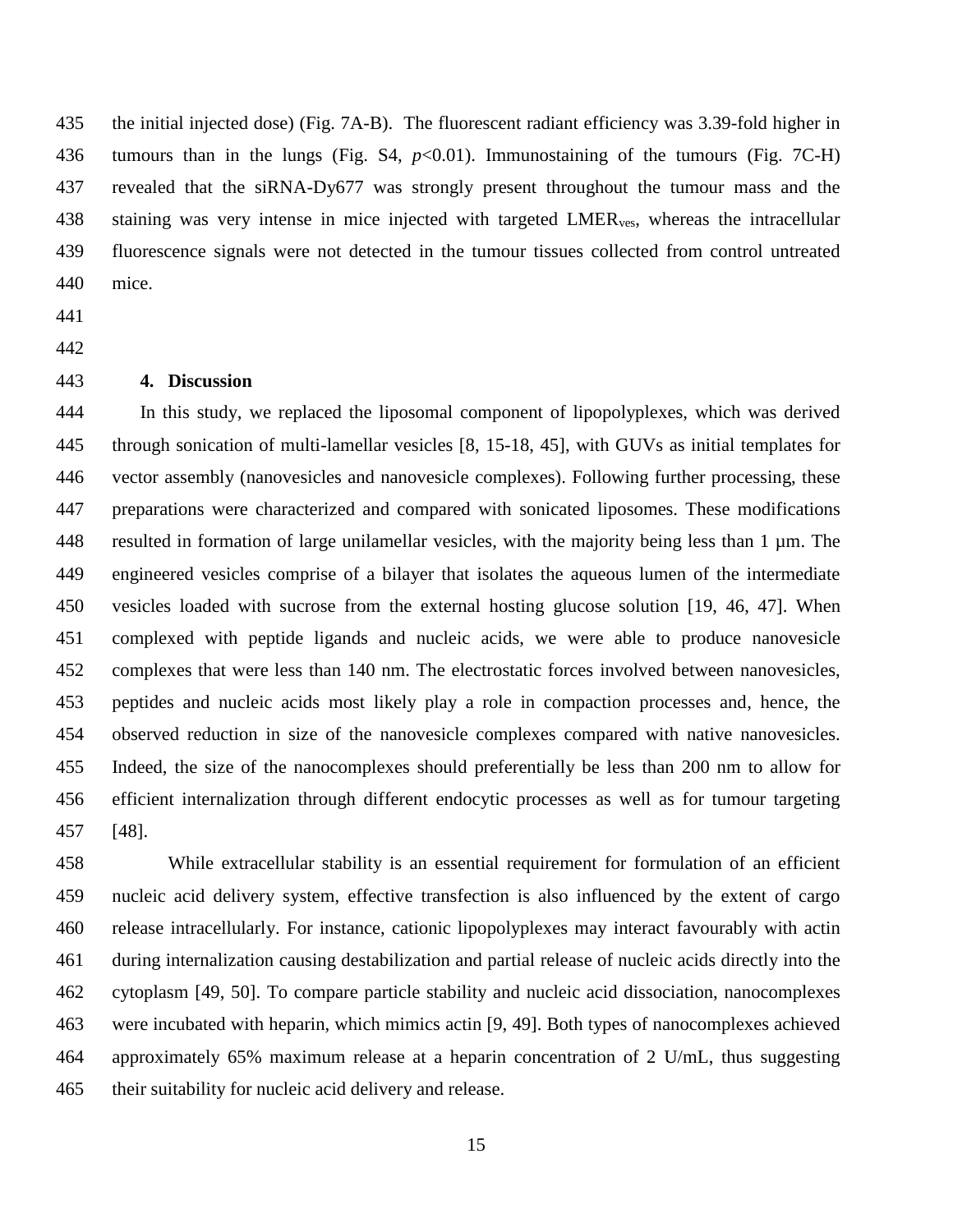Next we compared cell uptake of the engineered formulations. The higher positive charge of the lipopolyplexes compared with nanovesicles could explain the differences in cell uptake, either through better plasma membrane destabilization (causing direct nucleic acid release into the cytoplasm) and/or improved interaction with anionic components of cell surface proteoglycans [51]. Furthermore, it has been shown that shape is an important factor in cellular uptake and that rods may enter cells more readily than spheres under static conditions and particularly from a side-on mode of contact with plasma membrane [52, 53]. Indeed, nanovesicle particles were mostly spherical in shape, whereas lipopolyplexes contained a high number of rods and torroids [9, 16, 45, 54] as well as particle clusters, which could explain their higher uptake. Our results further showed that the nanocomplexes that were made with nanovesicles after prolonged storage had larger size and reduced cell uptake. It is likely that fusion processes may have caused vesicular destabilization and partial release of complexed nucleic acids prior to cell incubation.

 The initial barriers to transfection are cell binding and uptake [54, 55]. Differences in efficiencies of these two processes could potentially explain the different transfection efficiencies of the nanocomplexes. LPD complexes had similar biophysical characteristics with LPDves, but displayed improved cellular uptake and this may explain the differences in their transfection efficiencies, providing that cell viability is not compromised. Our results show that plasmid DNA in LPDves nanovesicle complexes is more tightly packaged (94%) than in LPD lipopolyplexes (81%; *p*<0.001), however, DNA was more easily released from LPD 486 lipopolyplexes than from LPD<sub>ves</sub> nanovesicle complexes. Thus LPD having a greater cell uptake, while resulting in better DNA release within the cell, achieves the greater transfection efficiencies observed. The targeted formulations were more efficient than their non-targeting counterparts due to the presence of the targeting peptide, which resulted in a higher uptake in the cells as corroborated in Fig. 2.

 Although nanovesicle complexes did not show advantages in transfection and cell uptake compared with lipopolyplexes, they were considerably less cytotoxic than their liposomal counterparts. This is most likely due to their lesser cationic charge. In addition, cells may use the 494 glucose that was present in the nanovesicle complexes (e.g., DOTMA/DOPE<sub>ves</sub>) to maintain oxidative phosphorylation and ATP synthesis. It is well documented [56, 57] that cationic liposomes are cytotoxic and this could explain the reduced cell viability observed in our assay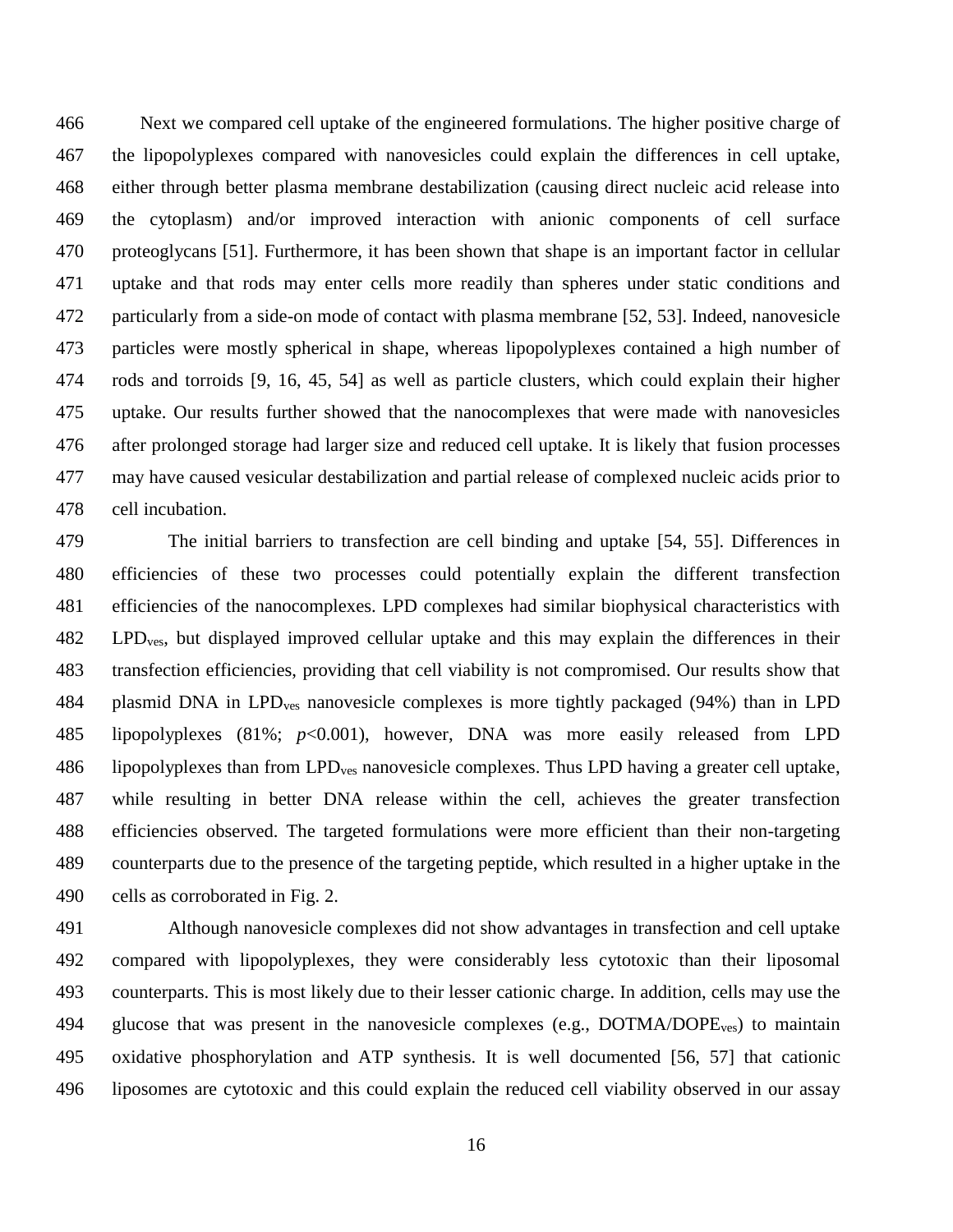for DOTMA/DOPE. The LPD lipopolyplexes were also found to be significantly less cytotoxic than the cationic DOTMA/DOPE liposome, which implies that DNA or siRNA may have sequestered the cationic lipid reducing its damaging effect on cells.

 Our *in vivo* studies further showed the suitability of LEDves in nucleic acid delivery. For instance, following oropharyngeal administration nanovesicle complexes were more effective in nucleic acid delivery and transfection than lipopolyplexes (LED). This observation contrasted the *in vitro* findings where the lipopolyplexes showed superiority. We have previously shown that nanocomplexes target mainly the airway epithelia [18], thus a plausible explanation for these differences may arise from a relatively higher destabilization of LED at the apical surface of the lung cells compared with the sugar-containing LEDves. As for tumour targeting, we used a near- infrared fluorescent probe, Dy677, which results in low autofluorescence and scattering of light and enables good tissue penetration of light, which is ideal for *in vivo* imaging [58]. Our nanocomplexes, following intravenous administration, were mainly localized to tumours and showed less deposition to the lungs. Others have also shown that at 24 h following intravenous 511 administration, cationic nanoparticles coupled to  $\alpha_{\nu}\beta_3$  ligands were mainly expressing luciferase in tumours with minimal activity detected in the lung and none in other organs [59]. This distribution pattern is very important as the nanocomplexes were able to largely avoid the reticuloendothelial system (RES), which is the major clearance mechanism of nanoparticles from the circulation [60]. This might be attributed to the targeting peptide utilized here and to the enhanced permeation and retention effect (EPR) and the leakiness of the tumour neovasculature in our *in vivo* model [61]. Another contributing factor may be poor complement opsonization of the engineered nanocomplexes and hence their poor recognition by macrophages of the RES, thereby allowing more nanoparticles to reach tumours. These results collectively indicate that the targeted nanovesicle complexes could efficiently deliver siRNA to the tumour tissue, and thus might have potential applications in therapeutic oncology. Finally, considering the high level of nanovesicle complex accumulation in tumour interstitium, their poor complement activating nature is clinically advantageous. Indeed, intratumoural complement activation has been suggested to accelerate tumour growth [62, 63].

- 
- 

#### **5. Conclusion**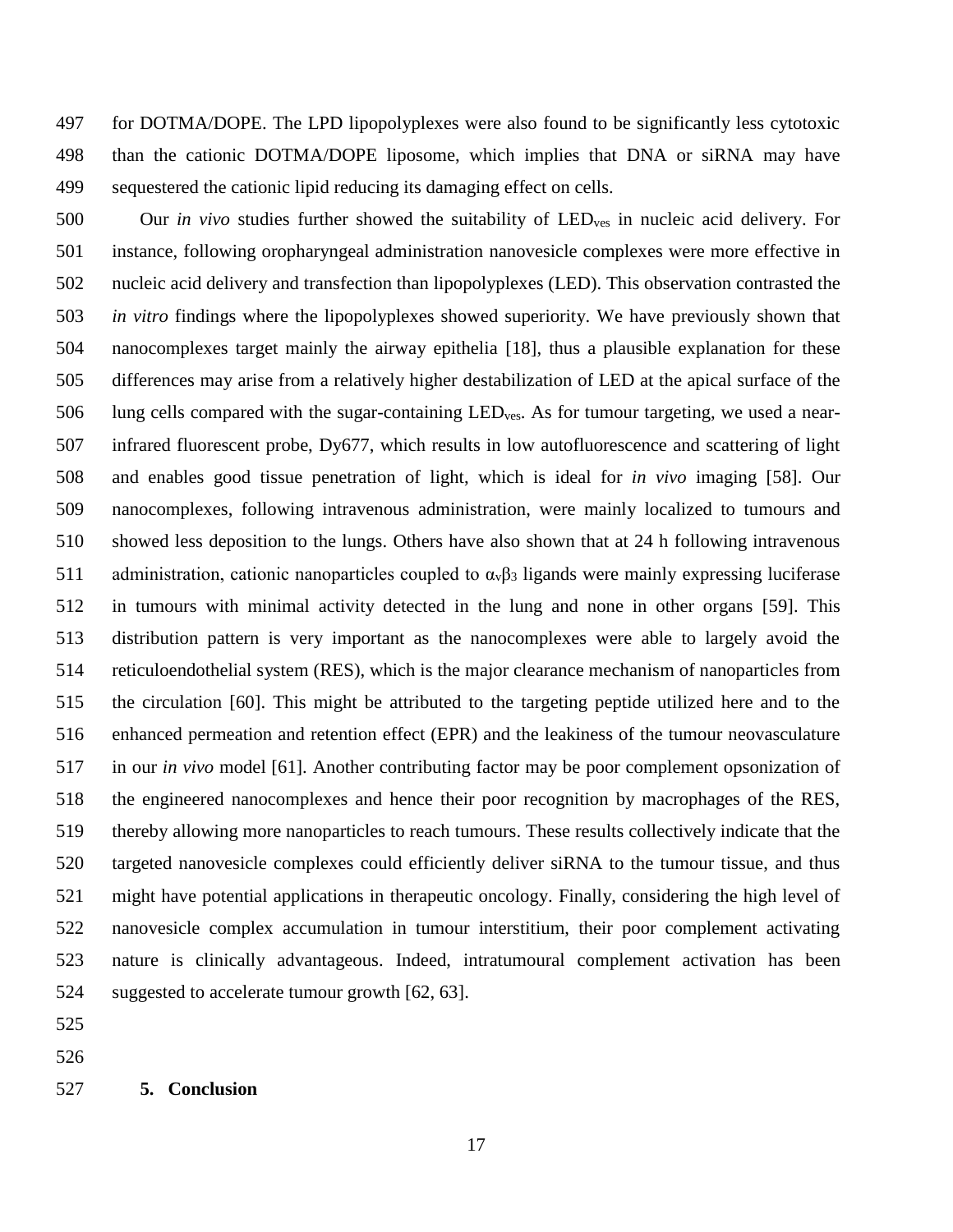Giant liposomes have been used for biophysical investigations, namely the interaction of cytoskeleton proteins with membranes, the dynamic structures of biomembranes and the change of liposomal shapes [64-66]. These vesicles have the advantage over traditional smaller liposomal preparations of being easier to prepare in small quantities and by high throughput procedures [19, 23, 26, 47, 67, 68]. Here, we initially modified the procedure of making GUVs that resulted in nanovesicles of less than 1 µm in size and then for the first time, we reported the development of nanovesicle complexes using these nanovesicles (derived from GUV precursors). These engineered vesicles exhibited good transfection efficiency, however, unlike conventional cationic lipoplexes, nanovesicles and nanovesicle complexes neither exhibited considerable cytotoxicity nor activated the complement system. These observations are of importance, since nanovesicle complexes were able to deliver nucleic acids to both lung and tumour tissues *in vivo*. Nanovesicle complexes therefore represent a promising tool for improving our arsenal of safer non-viral vectors for site-specific delivery of therapeutic nucleic acids.

#### **Acknowledgement**

 We would like to thank the Maeshima Medical Office, Action Medical Research and Cystic Fibrosis Trust for funding this work. This work was further supported by the National Institute for Health Research Biomedical Research Centre at Great Ormond Street Hospital for Children NHS Foundation Trust and University College London. We would like to thank Dr Boenzli for helpful discussions and for proofreading the manuscript.

## **References**

- [1] N. Pardi, S. Tuyishime, H. Muramatsu, K. Kariko, B. L. Mui, Y. K. Tam, T. D. Madden, M.
- J. Hope, D. Weissman. Expression kinetics of nucleoside-modified mRNA delivered in lipid
- nanoparticles to mice by various routes, J. Control. Release 217 (2015) 345-351.
- [2] S. C. Semple, A. Akinc, J. X. Chen, A. P. Sandhu, B. L. Mui, C. K. Cho, D. W. Y. Sah, D.
- Stebbing, E. J. Crosley, E. Yaworski, I. M. Hafez, J. R. Dorkin, J. Qin, K. Lam, K. G. Rajeev, K.
- F. Wong, L. B. Jeffs, L. Nechev, M. L. Eisenhardt, M. Jayaraman, M. Kazem, M. A. Maier, M.
- Srinivasulu, M. J. Weinstein, Q. M. Chen, R. Alvarez, S. A. Barros, S. De, S. K. Klimuk, T.
- Borland, V. Kosovrasti, W. L. Cantley, Y. K. Tam, M. Manoharan, M. A. Ciufolini, M. A.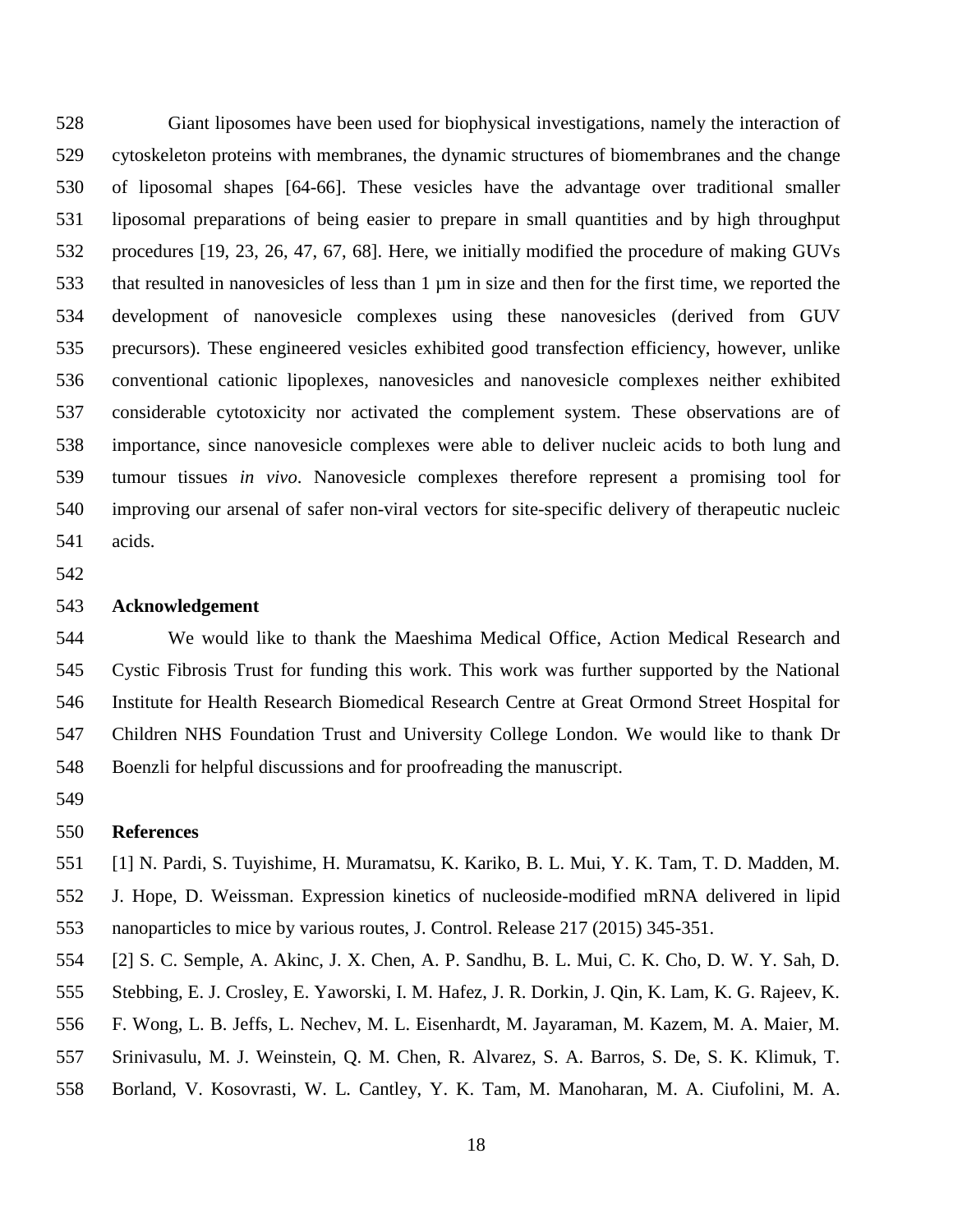- Tracy, A. de Fougerolles, I. MacLachlan, P. R. Cullis, T. D. Madden, M. J. Hope. Rational design of cationic lipids for siRNA delivery, Nat. Biotechnol. 28 (2010) 172-176.
- [3] A. D. Tagalakis, I. A. Diakonov, I. R. Graham, K. A. Heald, J. D. Harris, J. V. Mulcahy, G.
- Dickson, J. S. Owen. Apolipoprotein E delivery by peritoneal implantation of encapsulated
- recombinant cells improves the hyperlipidaemic profile in apoE-deficient mice, BBA-Mol. Cell.
- Biol. L. 1686 (2005) 190-199.
- [4] H. Yin, R. L. Kanasty, A. A. Eltoukhy, A. J. Vegas, J. R. Dorkin, D. G. Anderson. Non-viral
- vectors for gene-based therapy, Nat. Rev. Genet. 15 (2014) 541-555.
- [5] C. Sheridan. Gene therapy finds its niche, Nat. Biotechnol. 29 (2011) 121-128.
- [6] Y. Zhang, A. Satterlee, L. Huang. In vivo gene delivery by nonviral vectors: overcoming
- hurdles?, Mol. Ther. 20 (2012) 1298-1304.
- [7] A. Kwok, D. McCarthy, S. L. Hart, A. D. Tagalakis. Systematic Comparisons of
- Formulations of Linear Oligolysine Peptides with siRNA and Plasmid DNA, Chem. Biol. Drug Des. 87 (2016) 747-763.
- [8] A. D. Tagalakis, L. He, L. Saraiva, K. T. Gustafsson, S. L. Hart. Receptor-targeted liposome-peptide nanocomplexes for siRNA delivery, Biomaterials 32 (2011) 6302-6315.
- [9] A. D. Tagalakis, L. Saraiva, D. McCarthy, K. T. Gustafsson, S. L. Hart. Comparison of Nanocomplexes with Branched and Linear Peptides for SiRNA Delivery, Biomacromolecules 14 (2013) 761-770.
- [10] A. Weng, M. D. I. Manunta, M. Thakur, R. Gilabert-Oriol, A. D. Tagalakis, A. Eddaoudi, M. M. Munye, C. A. Vink, B. Wiesner, J. Eichhorst, M. F. Melzig, S. L. Hart. Improved intracellular delivery of peptide- and lipid-nanoplexes by natural glycosides, J. Control. Release 206 (2015) 75-90.
- [11] C. Yu-Wai-Man, A. D. Tagalakis, M. D. Manunta, S. L. Hart, P. T. Khaw. Receptor-
- targeted liposome-peptide-siRNA nanoparticles represent an efficient delivery system for MRTF
- silencing in conjunctival fibrosis, Sci. Rep. 6 (2016) 21881.
- [12] G. D. Kenny, C. Villegas-Llerena, A. D. Tagalakis, F. Campbell, K. Welser, M. Botta, A. B.
- Tabor, H. C. Hailes, M. F. Lythgoe, S. L. Hart. Multifunctional receptor-targeted nanocomplexes
- for magnetic resonance imaging and transfection of tumours, Biomaterials 33 (2012) 7241-7250.
- [13] Q. H. Meng, S. Irvine, A. D. Tagalakis, R. J. McAnulty, J. R. McEwan, S. L. Hart.
- Inhibition of neointimal hyperplasia in a rabbit vein graft model following non-viral transfection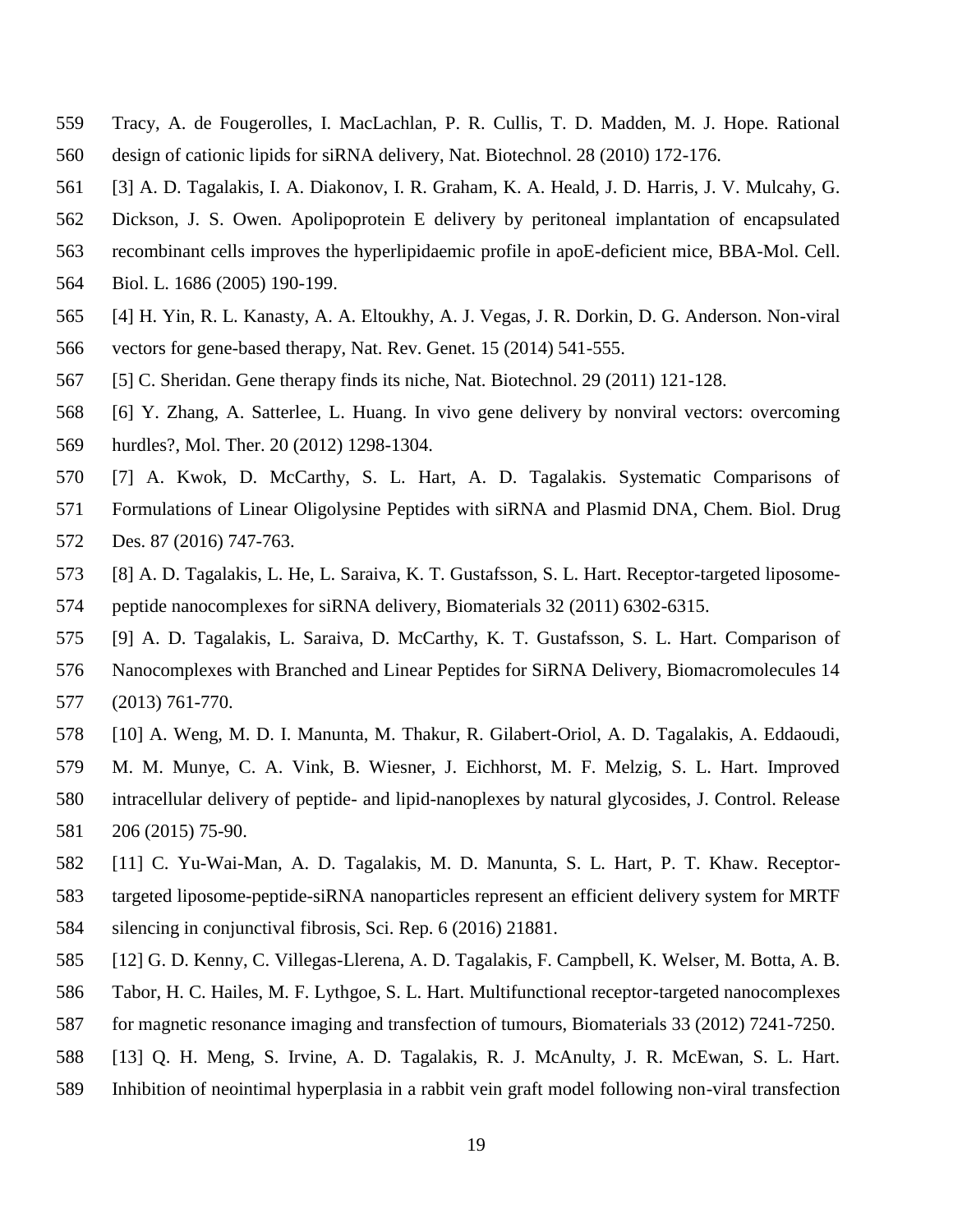- with human iNOS cDNA, Gene Ther. 20 (2013) 979-986.
- [14] M. M. Munye, A. D. Tagalakis, J. L. Barnes, R. E. Brown, R. J. McAnulty, S. J. Howe, S.
- L. Hart. Minicircle DNA Provides Enhanced and Prolonged Transgene Expression Following
- Airway Gene Transfer, Sci. Rep. 6 (2016) 23125.
- [15] A. D. Tagalakis, S. M. Grosse, Q. H. Meng, M. F. M. Mustapa, A. Kwok, S. E. Salehi, A. B.
- Tabor, H. C. Hailes, S. L. Hart. Integrin-targeted nanocomplexes for tumour specific delivery and therapy by systemic administration, Biomaterials 32 (2011) 1370-1376.
- [16] A. D. Tagalakis, G. D. Kenny, A. S. Bienemann, D. McCarthy, M. M. Munye, H. Taylor,
- M. J. Wyatt, M. F. Lythgoe, E. A. White, S. L. Hart. PEGylation improves the receptor-mediated
- transfection efficiency of peptide-targeted, self-assembling, anionic nanocomplexes, J. Control.
- Release 174 (2014) 177-187.
- [17] A. D. Tagalakis, D. H. D. Lee, A. S. Bienemann, H. Y. Zhou, M. M. Munye, L. Saraiva, D.
- McCarthy, Z. X. Du, C. A. Vink, R. Maeshima, E. A. White, K. Gustafsson, S. L. Hart.
- Multifunctional, self-assembling anionic peptide-lipid nanocomplexes for targeted siRNA delivery, Biomaterials 35 (2014) 8406-8415.
- [18] A. D. Tagalakis, R. J. McAnulty, J. Devaney, S. E. Bottoms, J. B. Wong, M. Elbs, M. J. Writer, H. C. Hailes, A. B. Tabor, C. O'Callaghan, A. Jaffe, S. L. Hart. A receptor-targeted
- nanocomplex vector system optimized for respiratory gene transfer, Mol. Ther. 16 (2008) 907- 915.
- [19] M. Hadorn, E. Boenzli, K. T. Sorensen, D. De Lucrezia, M. M. Hanczyc, T. Yomo. Defined
- DNA-mediated assemblies of gene-expressing giant unilamellar vesicles, Langmuir 29 (2013) 15309-15319.
- [20] S. Pautot, B. J. Frisken, D. A. Weitz. Engineering asymmetric vesicles, Proc. Natl. Acad.
- Sci. U S A 100 (2003) 10718-10721.
- [21] P. A. Beales, J. Nam, T. K. Vanderlick. Specific adhesion between DNA-functionalized
- "Janus'' vesicles: size-limited clusters, Soft Matter 7 (2011) 1747-1755.
- [22] M. Hadorn, E. Boenzli, M. M. Hanczyc. Specific and Reversible DNA-Directed Self-
- Assembly of Modular Vesicle-Droplet Hybrid Materials, Langmuir 32 (2016) 3561-3566.
- [23] M. Hadorn, P. Eggenberger Hotz. DNA-mediated self-assembly of artificial vesicles, PLoS One 5 (2010) e9886.
- [24] L. Parolini, B. M. Mognetti, J. Kotar, E. Eiser, P. Cicuta, L. Di Michele. Volume and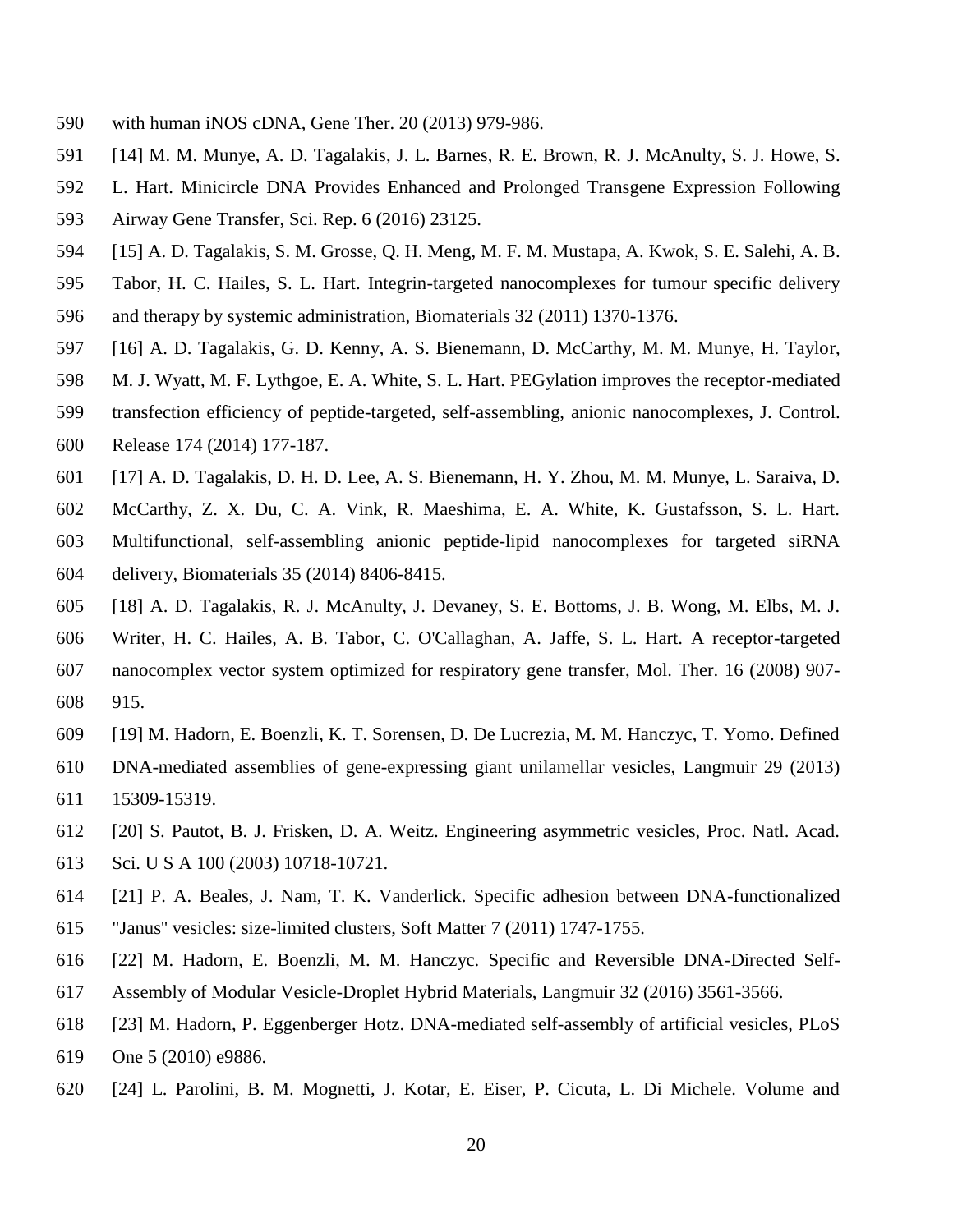- porosity thermal regulation in lipid mesophases by coupling mobile ligands to soft membranes,
- Nat. Commun. 6 (2015) 5948.
- [25] A. S. Cans, M. Andes-Koback, C. D. Keating. Positioning lipid membrane domains in giant
- vesicles by micro-organization of aqueous cytoplasm mimic, J. Am. Chem. Soc. 130 (2008) 7400-7406.
- [26] M. Hadorn, E. Boenzli, P. E. Hotz. A quantitative analytical method to test for salt effects on giant unilamellar vesicles, Sci. Rep. 1 (2011) 168.
- [27] R. Kwok, E. Evans. Thermoelasticity of large lecithin bilayer vesicles, Biophys. J. 35 (1981) 637-652.
- [28] M. Mally, J. Majhenc, S. Svetina, B. Zeks. The response of giant phospholipid vesicles to
- pore-forming peptide melittin, Biochim. Biophys. Acta 1768 (2007) 1179-1189.
- [29] C. Mauroy, T. Portet, M. Winterhalder, E. Bellard, M. C. Blache, J. Teissie, A. Zumbusch,
- M. P. Rols. Giant lipid vesicles under electric field pulses assessed by non invasive imaging, Bioelectrochemistry 87 (2012) 253-259.
- [30] S. L. Veatch, O. Soubias, S. L. Keller, K. Gawrisch. Critical fluctuations in domain-forming
- lipid mixtures, Proc. Natl. Acad. Sci. U S A 104 (2007) 17650-17655.
- [31] Y. Yu, J. A. Vroman, S. C. Bae, S. Granick. Vesicle budding induced by a pore-forming
- peptide, J. Am. Chem. Soc. 132 (2010) 195-201.
- [32] J. Zhou, A. L. Loftus, G. Mulley, A. T. Jenkins. A thin film detection/response system for pathogenic bacteria, J. Am. Chem. Soc. 132 (2010) 6566-6570.
- [33] R. Dimova, S. Aranda, N. Bezlyepkina, V. Nikolov, K. A. Riske, R. Lipowsky. A practical
- guide to giant vesicles. Probing the membrane nanoregime via optical microscopy, J. Phys.
- Condens. Matter 18 (2006) S1151-1176.
- [34] A. Hall, L. Parhamifar, M. K. Lange, K. D. Meyle, M. Sanderhoff, H. Andersen, M.
- Roursgaard, A. K. Larsen, P. B. Jensen, C. Christensen, J. Bartek, S. M. Moghimi.
- Polyethylenimine architecture-dependent metabolic imprints and perturbation of cellular redox
- homeostasis, Biochim. Biophys. Acta 1847 (2015) 328-342.
- [35] L. R. Montes, A. Alonso, F. M. Goni, L. A. Bagatolli. Giant unilamellar vesicles
- electroformed from native membranes and organic lipid mixtures under physiological conditions,
- Biophys. J. 93 (2007) 3548-3554.
- [36] M. J. Writer, B. Marshall, M. A. Pilkington-Miksa, S. E. Barker, M. Jacobsen, A. Kritz, P.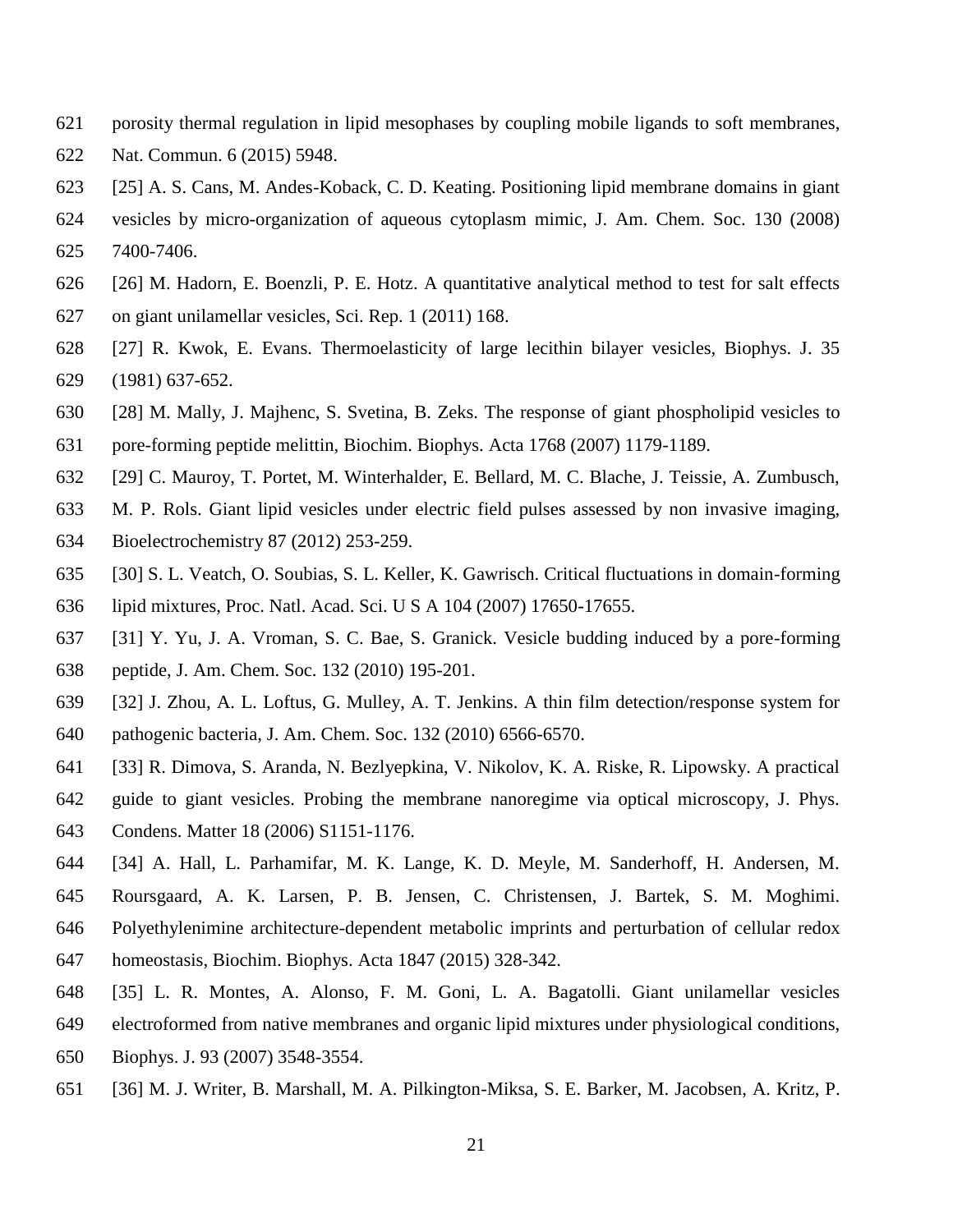- C. Bell, D. H. Lester, A. B. Tabor, H. C. Hailes, N. Klein, S. L. Hart. Targeted gene delivery to human airway epithelial cells with synthetic vectors incorporating novel targeting peptides selected by phage display, J. Drug Target. 12 (2004) 185-193.
- [37] J. Bella, P. R. Kolatkar, C. W. Marlor, J. M. Greve, M. G. Rossmann. The structure of the two amino-terminal domains of human ICAM-1 suggests how it functions as a rhinovirus receptor and as an LFA-1 integrin ligand, Proc. Natl. Acad. Sci. U S A 95 (1998) 4140-4145.
- [38] S. C. Chan, D. K. Shum, G. L. Tipoe, J. C. Mak, E. T. Leung, M. S. Ip. Upregulation of
- ICAM-1 expression in bronchial epithelial cells by airway secretions in bronchiectasis, Respir. Med. 102 (2008) 287-298.
- [39] S. M. Moghimi, I. Hamad, T. L. Andresen, K. Jorgensen, J. Szebeni. Methylation of the
- phosphate oxygen moiety of phospholipid-methoxy(polyethylene glycol) conjugate prevents
- PEGylated liposome-mediated complement activation and anaphylatoxin production, FASEB J.
- 20 (2006) 2591-2593.
- [40] A. J. Andersen, J. T. Robinson, H. Dai, A. C. Hunter, T. L. Andresen, S. M. Moghimi. Single-walled carbon nanotube surface control of complement recognition and activation, ACS Nano 7 (2013) 1108-1119.
- [41] N. K. Banda, G. Mehta, Y. Chao, G. K. Wang, S. Inturi, L. Fossati-Jimack, M. Botto, L. P.
- Wu, S. M. Moghimi, D. Simberg. Mechanisms of complement activation by dextran-coated superparamagnetic iron oxide (SPIO) nanoworms in mouse versus human serum, Part. Fibre Toxicol. 11 (2014)64.
- [42] I. D. Azmi, L. Wu, P. P. Wibroe, C. Nilsson, J. Ostergaard, S. Sturup, B. Gammelgaard, A.
- Urtti, S. M. Moghimi, A. Yaghmur. Modulatory effect of human plasma on the internal nanostructure and size characteristics of liquid-crystalline nanocarriers, Langmuir 31 (2015) 5042-5049.
- [43] S. M. Moghimi, A. J. Andersen, D. Ahmadvand, P. P. Wibroe, T. L. Andresen, A. C. Hunter. Material properties in complement activation, Adv. Drug Deliv. Rev. 63 (2011) 1000-
- 1007.
- [44] P. P. Wibroe, D. Ahmadvand, M. A. Oghabian, A. Yaghmur, S. M. Moghimi. An integrated
- assessment of morphology, size, and complement activation of the PEGylated liposomal
- doxorubicin products Doxil(R), Caelyx(R), DOXOrubicin, and SinaDoxosome, J. Control.
- Release 221 (2016) 1-8.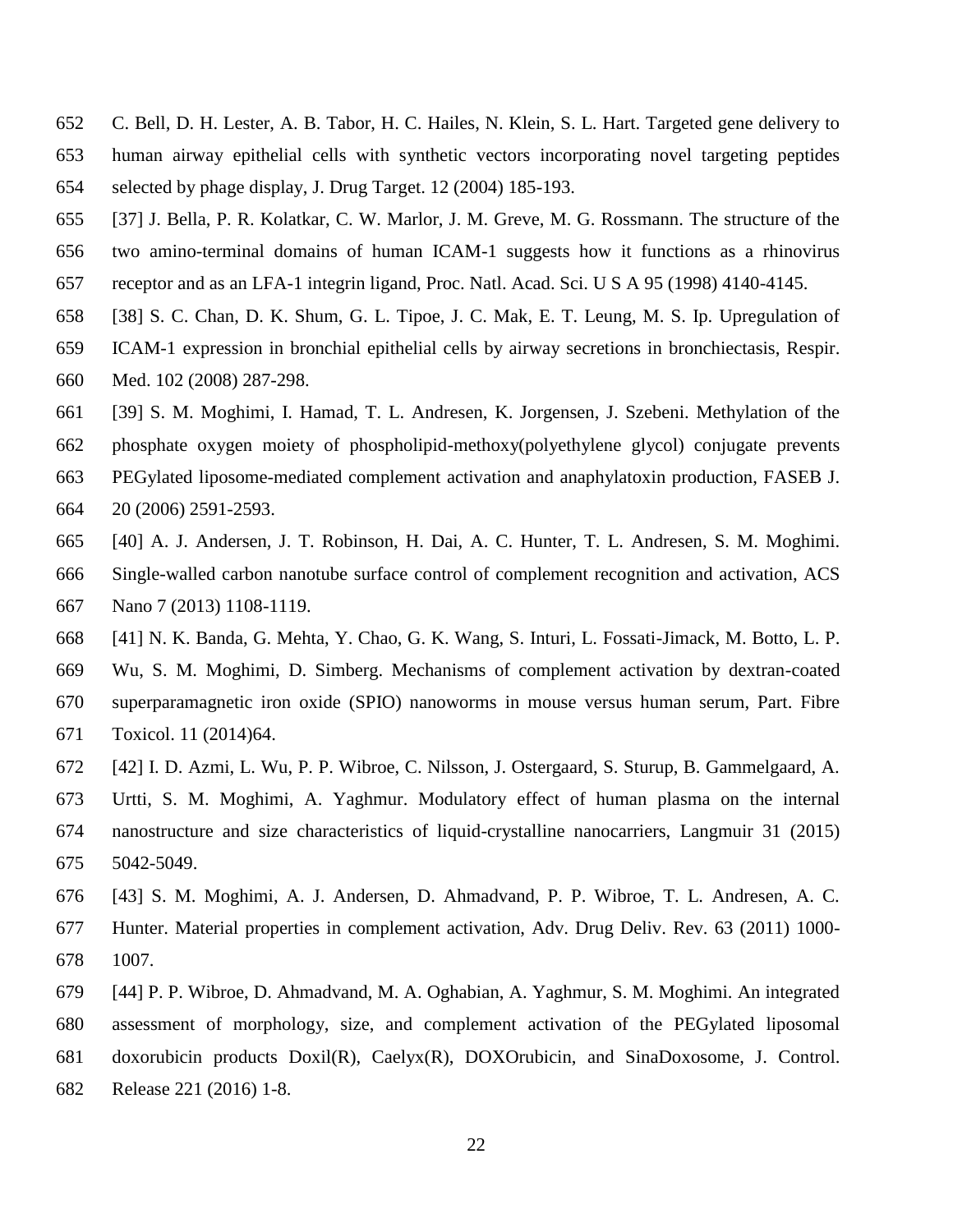- [45] A. D. Tagalakis, S. Castellaro, H. Y. Zhou, A. Bienemann, M. M. Munye, D. McCarthy, E.
- A. White, S. L. Hart. A method for concentrating lipid peptide DNA and siRNA nanocomplexes that retains their structure and transfection efficiency, Int. J. Nanomed. 10 (2015) 2673-2683.
- [46] T. Bhatia, P. Husen, J. Brewer, L. A. Bagatolli, P. L. Hansen, J. H. Ipsen, O. G. Mouritsen.
- Preparing giant unilamellar vesicles (GUVs) of complex lipid mixtures on demand: Mixing small
- unilamellar vesicles of compositionally heterogeneous mixtures, Biochim. Biophys. Acta 1848
- (2015) 3175-3180.
- [47] M. Hadorn, E. Boenzli, P. Eggenberger Hotz, M. M. Hanczyc. Hierarchical unilamellar vesicles of controlled compositional heterogeneity, PLoS One 7 (2012) e50156.
- [48] H. Gao, W. Shi, L. B. Freund. Mechanics of receptor-mediated endocytosis, Proc. Natl.
- Acad. Sci. U S A 102 (2005) 9469-9474.
- [49] M. Mannisto, M. Reinisalo, M. Ruponen, P. Honkakoski, M. Tammi, A. Urtti. Polyplex-
- mediated gene transfer and cell cycle: effect of carrier on cellular uptake and intracellular kinetics, and significance of glycosaminoglycans, J. Gene Med. 9 (2007) 479-487.
- [50] C. Schweiger, R. Hartmann, F. Zhang, W. J. Parak, T. H. Kissel, P. Rivera Gil. Quantification of the internalization patterns of superparamagnetic iron oxide nanoparticles with
- opposite charge, J. Nanobiotechnol. 10 (2012) 28.
- [51] X. X. Zhang, T. J. McIntosh, M. W. Grinstaff. Functional lipids and lipoplexes for improved gene delivery. Biochimie 2012;94:42-58.
- [52] S. E. Gratton, P. A. Ropp, P. D. Pohlhaus, J. C. Luft, V. J. Madden, M. E. Napier, J. M.
- DeSimone. The effect of particle design on cellular internalization pathways, Proc. Natl. Acad.
- Sci. U S A 105 (2008) 11613-11618.
- [53] J. M. Williford, J. L. Santos, R. Shyam, H. Q. Mao. Shape Control in Engineering of Polymeric Nanoparticles for Therapeutic Delivery, Biomater. Sci. 3 (2015) 894-907.
- [54] Z. X. Du, M. M. Munye, A. D. Tagalakis, M. D. I. Manunta, S. L. Hart. The Role of the
- Helper Lipid on the DNA Transfection Efficiency of Lipopolyplex Formulations, Sci. Rep. 4 (2014) 7107.
- [55] M. M. Munye, J. Ravi, A. D. Tagalakis, D. McCarthy, M. G. Ryadnov, S. L. Hart. Role of
- liposome and peptide in the synergistic enhancement of transfection with a lipopolyplex vector,
- Sci. Rep. 5 (2015) 9292.
- [56] B. Ballarin-Gonzalez, K. A. Howard. Polycation-based nanoparticle delivery of RNAi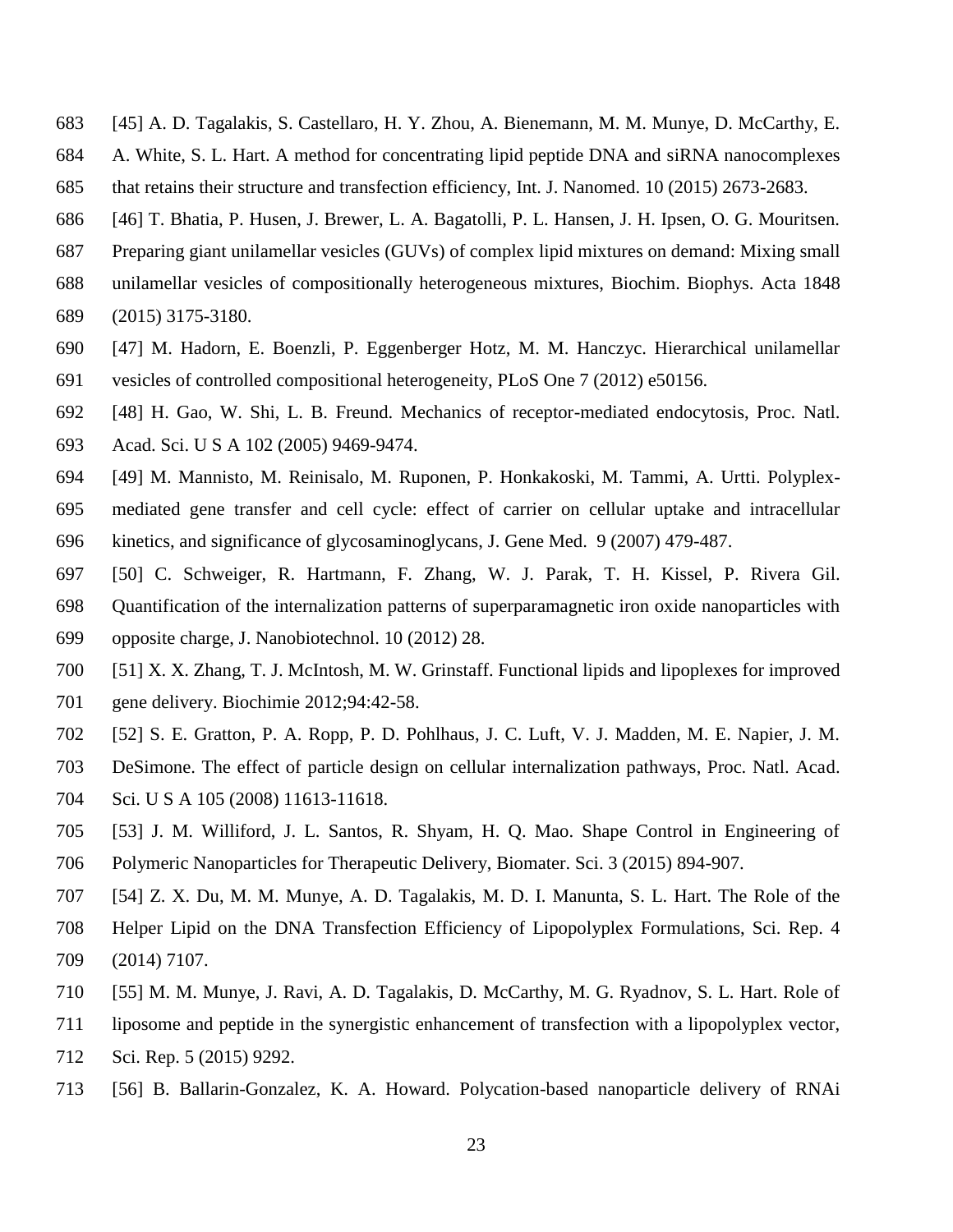- therapeutics: adverse effects and solutions, Adv. Drug Deliv. Rev. 64 (2012) 1717-1729.
- [57] K. Romoren, B. J. Thu, N. C. Bols, O. Evensen. Transfection efficiency and cytotoxicity of
- cationic liposomes in salmonid cell lines of hepatocyte and macrophage origin, Biochim.
- Biophys. Acta 1663 (2004) 127-134.
- [58] X. B. Xiong, A. Lavasanifar. Traceable multifunctional micellar nanocarriers for cancer-
- targeted co-delivery of MDR-1 siRNA and doxorubicin, ACS Nano 5 (2011) 5202-5213.
- [59] J. D. Hood, M. Bednarski, R. Frausto, S. Guccione, R. A. Reisfeld, R. Xiang, D. A.
- Cheresh. Tumor regression by targeted gene delivery to the neovasculature, Science 296 (2002) 2404-2407.
- [60] S. D. Li, L. Huang. Nanoparticles evading the reticuloendothelial system: role of the supported bilayer, Biochim. Biophys. Acta 1788 (2009) 2259-2266.
- [61] W. L. Monsky, D. Fukumura, T. Gohongi, M. Ancukiewcz, H. A. Weich, V. P. Torchilin, F.
- Yuan, R. K. Jain. Augmentation of transvascular transport of macromolecules and nanoparticles
- in tumors using vascular endothelial growth factor, Cancer Res. 59 (1999) 4129-4135.
- [62] M. M. Markiewski, R. A. DeAngelis, F. Benencia, S. K. Ricklin-Lichtsteiner, A.
- Koutoulaki, C. Gerard, G. Coukos, J. D. Lambris. Modulation of the antitumor immune response by complement, Nat. Immunol. 9 (2008) 1225-1235.
- [63] S. M. Moghimi. Cancer nanomedicine and the complement system activation paradigm: Anaphylaxis and tumour growth, J. Control. Release 190 (2014) 556-562.
- [64] M. Honda, K. Takiguchi, S. Ishikawa, H. Hotani. Morphogenesis of liposomes encapsulating actin depends on the type of actin-crosslinking, J. Mol. Biol. 287 (1999) 293-300.
- [65] J. Kas, E. Sackmann. Shape transitions and shape stability of giant phospholipid vesicles in 736 pure water induced by area-to-volume changes, Biophys. J. 60 (1991) 825-844.
- [66] O. Sandre, L. Moreaux, F. Brochard-Wyart. Dynamics of transient pores in stretched vesicles, Proc. Natl. Acad. Sci. U S A 96 (1999) 10591-10596.
- [67] S. H. C. Askes, N. L. Mora, R. Harkes, R. I. Koning, B. Koster, T. Schmidt, A. Kros, S.
- Bonnet. Imaging the lipid bilayer of giant unilamellar vesicles using red-to-blue light upconversion, Chem. Commun. 51 (2015) 9137-9140.
- [68] S. Pautot, B. J. Frisken, D. A. Weitz. Production of unilamellar vesicles using an inverted emulsion, Langmuir 19 (2003) 2870-2879.
-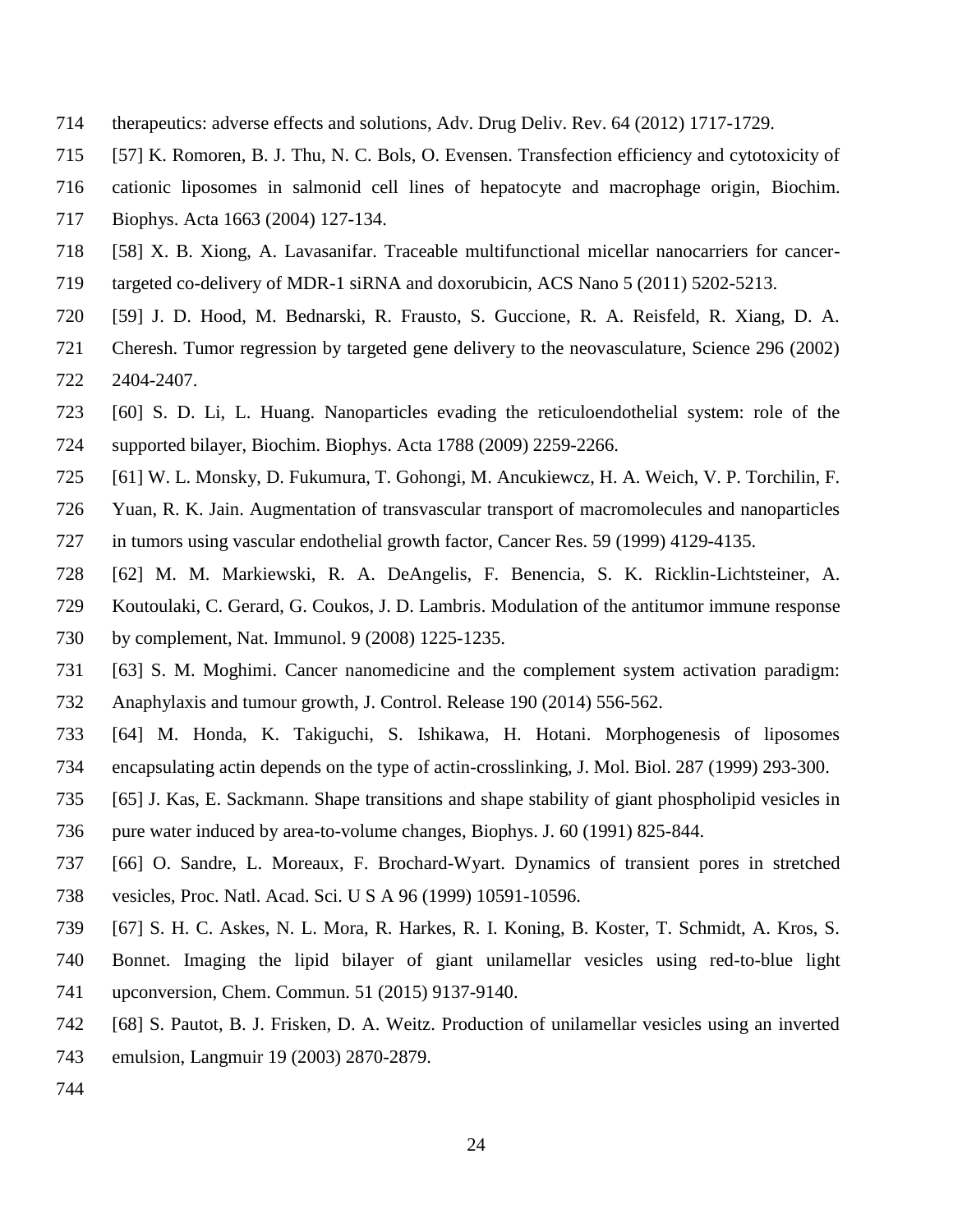| 745        |  |  |  |
|------------|--|--|--|
| 746        |  |  |  |
| 747        |  |  |  |
| 748        |  |  |  |
| 749        |  |  |  |
| 750        |  |  |  |
| 751        |  |  |  |
| 752        |  |  |  |
| 753        |  |  |  |
| 754        |  |  |  |
| 755        |  |  |  |
| 756        |  |  |  |
| 757        |  |  |  |
| 758        |  |  |  |
| 759        |  |  |  |
| 760        |  |  |  |
| 761        |  |  |  |
| 762        |  |  |  |
| 763        |  |  |  |
| 764        |  |  |  |
| 765        |  |  |  |
| 766        |  |  |  |
| 767        |  |  |  |
| 768        |  |  |  |
| 769<br>770 |  |  |  |
| 771        |  |  |  |
| 772<br>773 |  |  |  |
| 774        |  |  |  |
| 775        |  |  |  |
| 776        |  |  |  |
| 777        |  |  |  |
| 778        |  |  |  |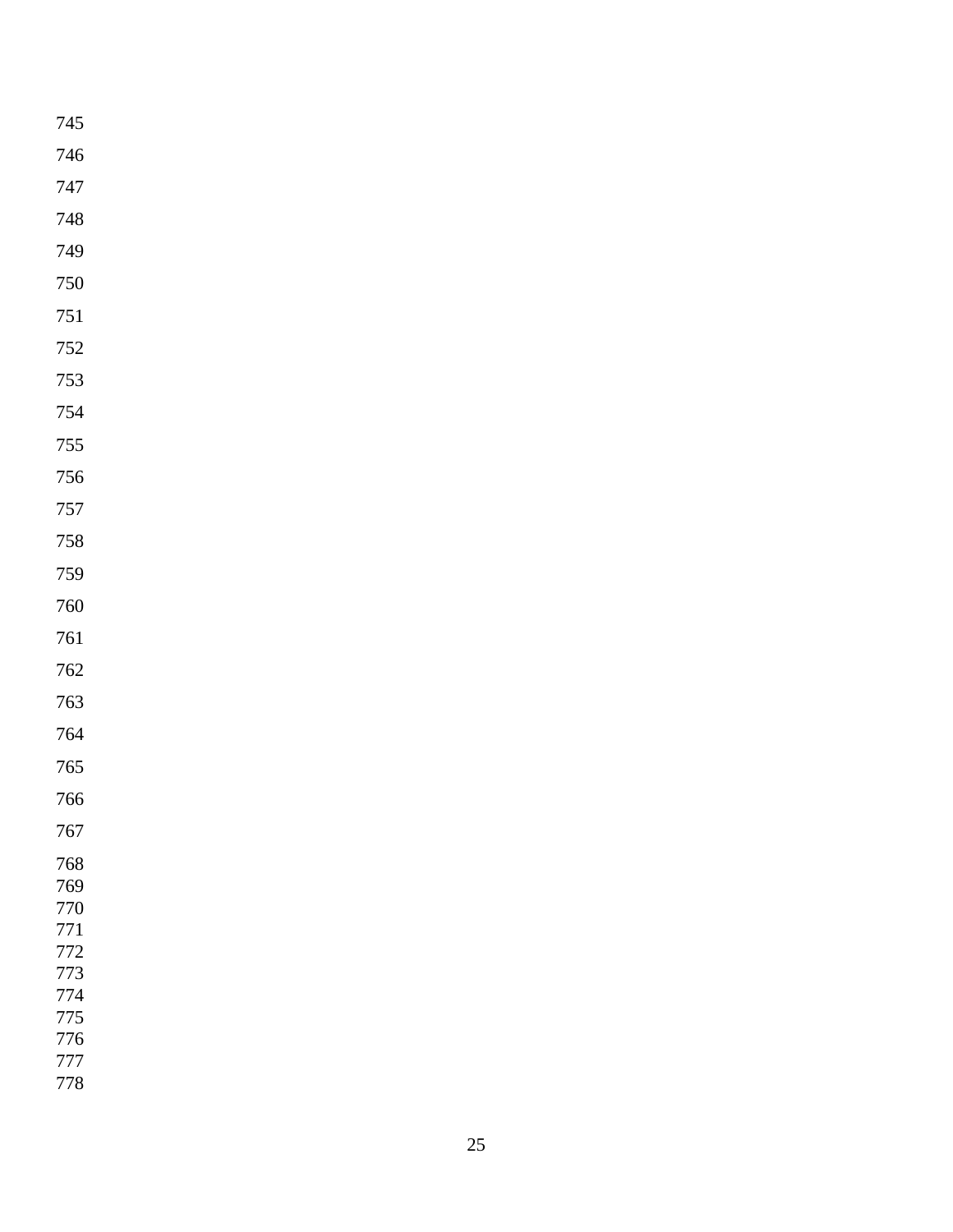| <b>Name</b>                         | <b>Components</b>                      |
|-------------------------------------|----------------------------------------|
| LYD (lipopolyplex)                  | DOTMA/DOPE/Peptide Y/DNA               |
| LED (lipopolyplex)                  | DOTMA/DOPE/Peptide E/DNA               |
| LMED (lipopolyplex)                 | DOTMA/DOPE/Peptide ME27/DNA            |
| $LK16D$ (lipopolyplex)              | DOTMA/DOPE/Peptide K16/DNA             |
| $LYD_{ves}$ (nanovesicle complex)   | DOTMA/DOPE nanovesicle/Peptide Y/DNA   |
| $LEDves$ (nanovesicle complex)      | DOTMA/DOPE nanovesicle/Peptide E/DNA   |
| $LMED_{ves}$ (nanovesicle complex)  | DOTMA/DOPE nanovesicle/Peptide         |
|                                     | ME27/DNA                               |
| $LK16D_{ves}$ (nanovesicle complex) | DOTMA/DOPE nanovesicle/Peptide         |
|                                     | K <sub>16</sub> /DNA                   |
| LYR (lipopolyplex)                  | DOTMA/DOPE/Peptide Y/siRNA             |
| LMER (lipopolyplex)                 | DOTMA/DOPE/Peptide ME27/siRNA          |
| $LYRves$ (nanovesicle complex)      | DOTMA/DOPE nanovesicle/Peptide Y/siRNA |
| $LMER_{ves}$ (nanovesicle complex)  | DOTMA/DOPE nanovesicle/Peptide         |
|                                     | ME27/siRNA                             |

779

780 **Table 1.** Terminology of nanocomplexes (lipopolyplexes or nanovesicle complexes).

781 782

783

784

- 785
- 786
- 787
- 788
- 789

790

791

792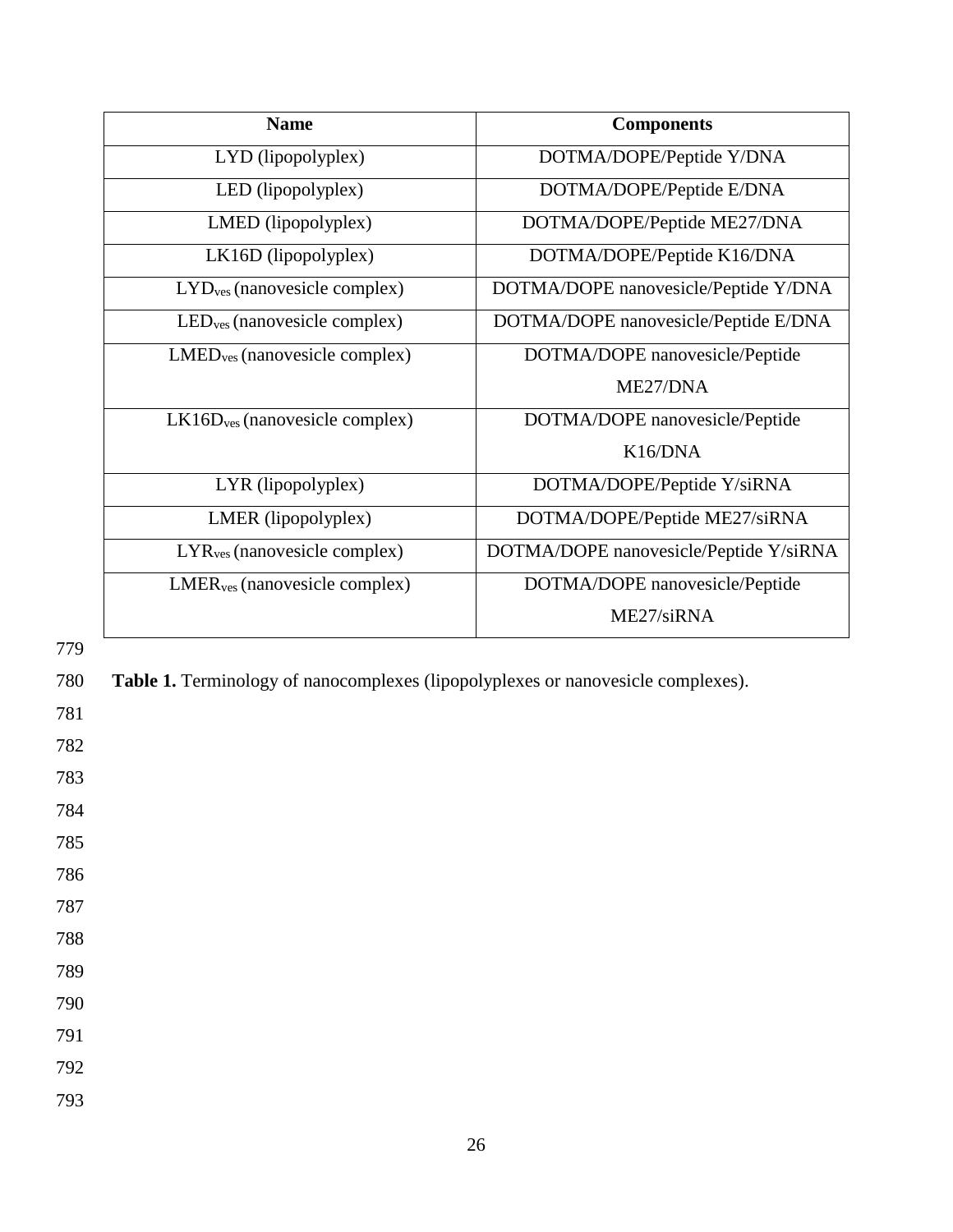#### **FIGURE LEGENDS**

 **Fig. 1.** Biophysical characteristics of nanovesicles, liposomes, nanovesicle complexes and lipopolyplexes (A) Size and surface charge measurements of cationic liposomes, nanovesicles, nanovesicle complexes and lipopolyplexes. Particle size was measured by dynamic light scattering. DD=DOTMA/DOPE, LYD=DOTMA/DOPE/Peptide Y/DNA, LYR= 799 DOTMA/DOPE/Peptide Y/siRNA, DD<sub>ves</sub>= DOTMA/DOPE nanovesicles, LYD<sub>ves</sub>= 800 DOTMA/DOPE nanovesicle/Peptide Y/DNA and LYR<sub>ves</sub>= DOTMA/DOPE nanovesicle/Peptide Y/siRNA. (B) Negative staining TEM with 1% (w/v) uranyl acetate was used to visualize DOTMA/DOPE nanovesicles. Scale Bar= 2 μm. (C) Negative staining TEM with 1% (w/v) 803 uranyl acetate was used to visualize LYD<sub>ves</sub> nanovesicle complexes. Scale Bar= 500 nm. (D) The 804 dissociation properties of nanocomplexes LYD and LYD<sub>ves</sub> were investigated. PicoGreen fluorescence of complexes, after incubation with heparin (0-2 U/mL), was expressed as a percentage of relative fluorescence units (RFU) relative to free DNA. All experiments were repeated at least 3 times.

 **Fig. 2.** In-cell Western and flow cytometry analysis of the siRNA-Dy677 uptake of different nanocomplexes. Neuro-2A cells were transfected with different nanocomplexes and 4 h (A) or 24 h (B) later the plates were scanned for in-cell Western analysis. The plates are shown in the left panel. The graphs (right panel) show the relative fluorescence units (RFU) of each 813 formulation to that of the naked siRNA, which is set at 1. A1-A6= LYR<sub>ves-new</sub>, A7-A12= LYR, 814 B1-B6= LMER<sub>ves-new</sub>, B7-B12= LMER, C1-C6= LYR<sub>ves-old1</sub>, C7-C12= LMER<sub>ves-old1</sub>, D1-D6= 815 LK16R, D7-D12= LK16R<sub>ves-new</sub>, E1-E6= LR, E7-E12= LR<sub>ves-new</sub>, F1-F6= DOTMA/DOPE<sub>ves-new</sub>, F7-F12= DOTMA/DOPE, G1-G6= peptide Y/siRNA-Dy677, G7-G12= peptide ME27/siRNA- Dy677, H1-H6=siRNA-Dy677, H7-H12= control untransfected cells. Ves-old1 refers to nanovesicles made one year earlier and stored at 4ºC and ves-new refers to freshly made nanovesicles. (C) The uptake of siRNA–containing nanocomplexes following transfection of Neuro-2A cells was measured 4 h post-transfection by flow cytometry. In all the graphs each column represents the mean ± SD from six wells. Asterisks indicate comparison of specific formulations with statistical significance (\*\*\*, *p*<0.001).

**Fig. 3.** *In vitro* transfections of nanovesicle complexes and lipopolyplexes. (A) Nanocomplexes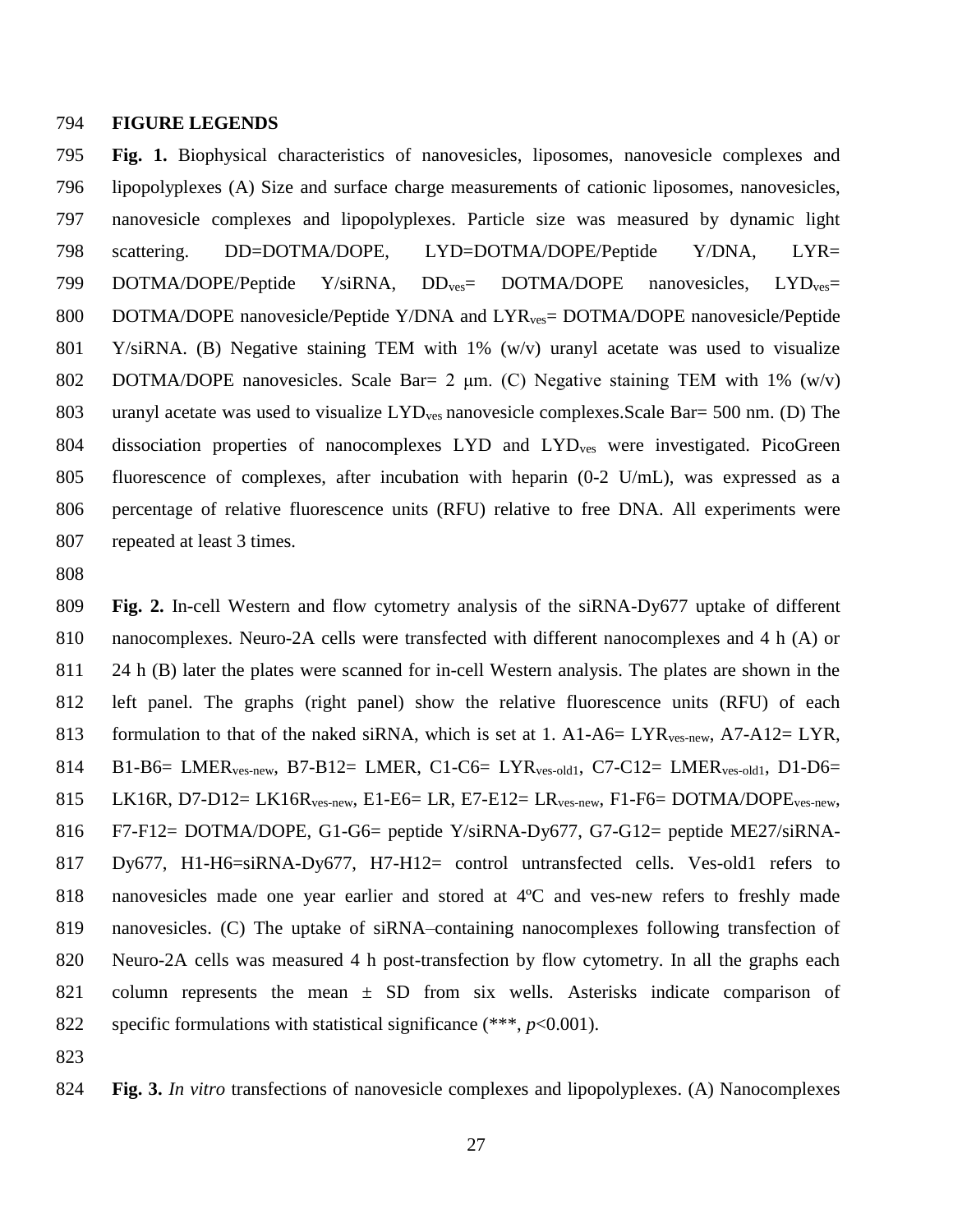825 LMED<sub>ves</sub> and LMED (with targeting peptide ME27) and LK16D<sub>ves</sub> and LK16D (with non- targeting peptide K16) were used in luciferase transfections in Neuro-2A cells (B) 827 Nanocomplexes LYD<sub>ves</sub> and LYD (with targeting peptide Y) and LK16D<sub>ves</sub> and LK16D (with non-targeting peptide K16) were used in luciferase transfections in HBE cells. The cells were 829 assessed for luciferase expression 24 h later. Each column represents the mean  $\pm$  SD from six wells, and the experiment was repeated 3 times. Asterisks indicate comparison of specific formulations with statistical significance (\*, *p*<0.05; \*\*\*, *p*<0.001). (B) (C-D) GFP 832 transfection efficiency of the LMED<sub>ves</sub> and the LMED nanocomplexes. Two formulations, LMEDves nanovesicle complexes (C) and LMED lipopolyplexes (D) were used to transfect Neuro-2A cells. GFP expression was observed by epifluorescence microscopy 48 h later (representative cells are shown in phase-contrast on the left and transfected cells appear green on 836 the right images; Scale Bar =  $100 \mu m$ ). Peptide ME27 was used for all formulations.

 **Fig. 4.** Flow cytometry analysis of GFP expression in Neuro-2A cells. The intensity of GFP expression was evaluated at 48 h following transfection. (A) Control untransfected cells. (B) 840 Cells transfected with LMED<sub>ves</sub> nanovesicle complexes. (C) Cells transfected with LMED 841 lipopolyplexes. FL1= fluorescence intensity, SSC= side scatter. Each experiment was performed in triplicate wells.

 **Fig. 5.** Complement activation assays and cell viability show a lack of cytotoxicity. (A) Quantification of complement activation product of sC5b-9 in human serum after incubation 846 with different concentration of nanocomplexes. Blank (PBS) and positive control (200 µg/mL Zymosan, sC5b-9: 31678 ng/mL serum) were tested during the experiment, as were glucose 848 (used in LYD<sub>ves</sub>) and water (used in LYD). (B) Quantification of complement activation product of C5a in human serum after incubation with different concentration of nanocomplexes. Blank (PBS) and positive control (200 µg/mL Zymosan, C5a: 201 ng/mL serum) were tested during the 851 experiment, as were glucose (used in LYD<sub>ves</sub>) and water (used in LYD). Asterisks indicate comparisons of specific formulations with statistical significance (\*, *p*<0.05; \*\*, *p*<0.01; \*\*\*, *p*<0.001). (C) Viability of Neuro-2A cells following transfection for 24 h with different nanocomplexes. Viability values were normalized to the untransfected control cells. All transfections were performed in groups of six. Asterisks indicate comparisons of